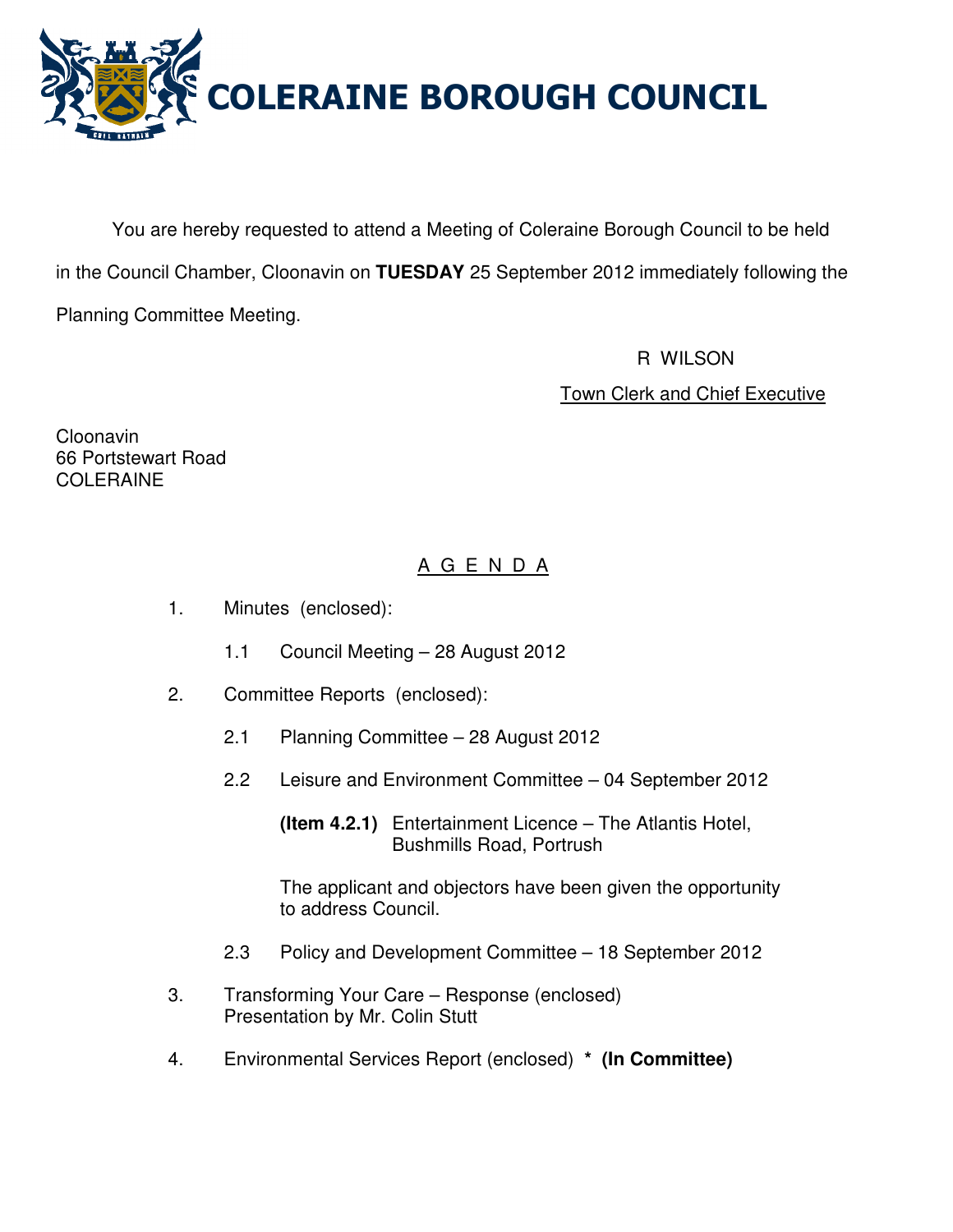5. Correspondence (enclosed):

## For information

- i) Letter of thanks from Northern Ireland Milk Cup
- ii) List of Reports available in Members' Library<br>iii) List of Consultation Documents
- List of Consultation Documents
- 6. Documents for Sealing

**\* Recommended for consideration "In Committee".** 

To: Each Member of Council 21 September 2012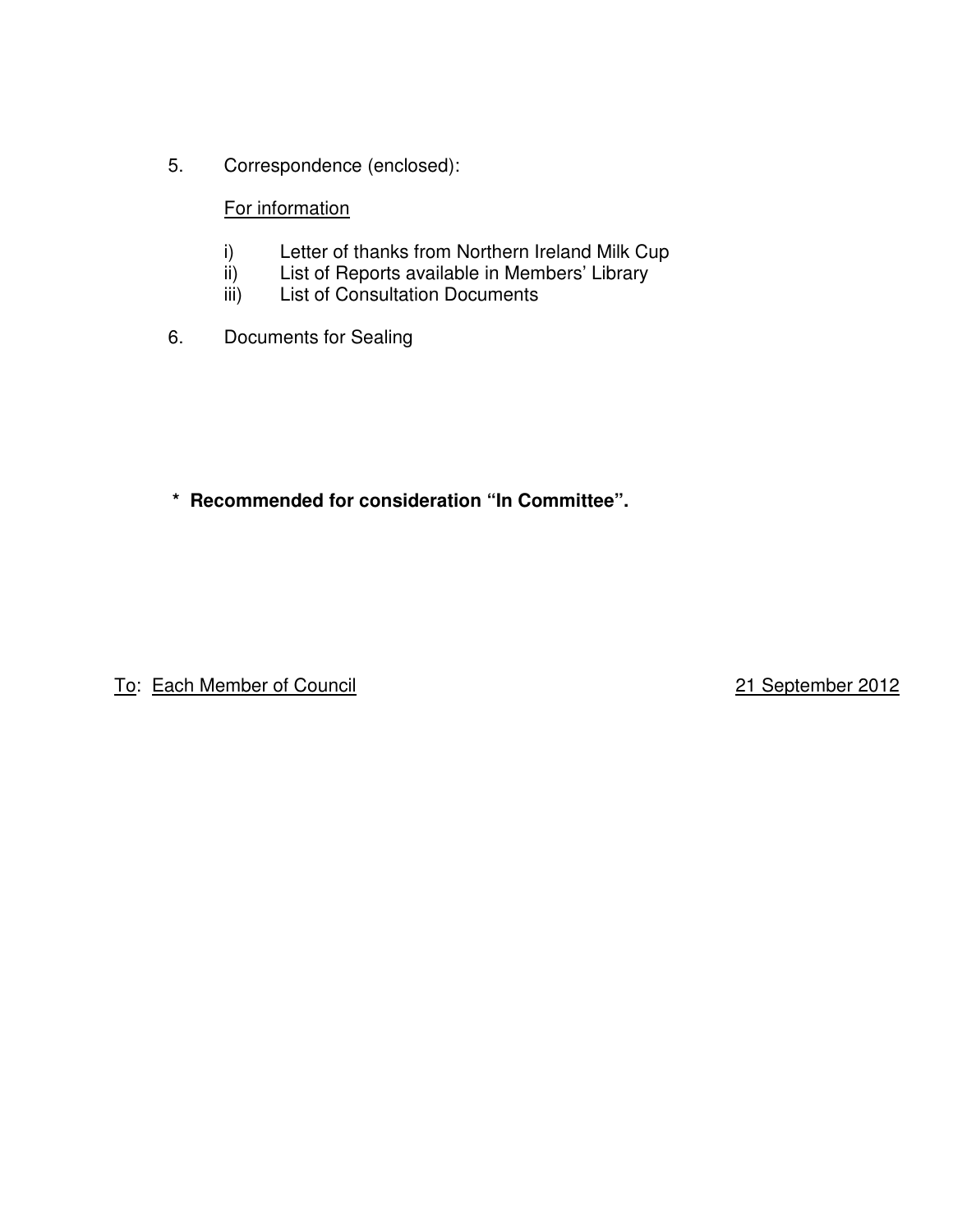## **COUNCIL MEETING**

# **28th August, 2012.**

| <b>Present:</b>                          | The Mayor, Councillor A. S. Cole, in the Chair<br><b>Aldermen</b>                                                                                                                                                                                                                                                                                       |                                                                                                                                                                                  |
|------------------------------------------|---------------------------------------------------------------------------------------------------------------------------------------------------------------------------------------------------------------------------------------------------------------------------------------------------------------------------------------------------------|----------------------------------------------------------------------------------------------------------------------------------------------------------------------------------|
|                                          |                                                                                                                                                                                                                                                                                                                                                         |                                                                                                                                                                                  |
|                                          | J. M. Bradley<br>(Items 12.2.1 – 12.4.1)<br>W. T. Creelman                                                                                                                                                                                                                                                                                              | N. F. Hillis<br>W. J. McClure<br>(Items 1.0 - 12.1.1)                                                                                                                            |
|                                          | <b>Councillors</b>                                                                                                                                                                                                                                                                                                                                      |                                                                                                                                                                                  |
|                                          | C. S. Alexander (Ms.)<br>(Items $1.0 - 12.1.1$ )<br>C. Archibald<br>D. D. Barbour<br>Y. Boyle (Ms.)<br>G. Duddy<br>E. P. Fielding (Mrs.)<br>M. Fielding<br>$($ ltems 12.1.1 – 12.4.1)                                                                                                                                                                   | <b>B.</b> Fitzpatrick<br>R. J. Holmes<br>$($ ltems 4.1 - 12.4.1)<br>W. A. King<br>R. A. Loftus (Mrs.)<br>D. McClarty<br>G. McLaughlin<br>A. McQuillan<br>(Items $1.0 - 12.3.1$ ) |
| <b>Officers in</b><br><b>Attendance:</b> | Town Clerk and Chief Executive, Corporate Director of<br>Leisure and Development (Items 1.0 - 12.2.1), Acting Head of<br>Finance, Head of Health and Built Environment, Head of<br>Performance, Policy and Governance, Head of Development<br>Services (Items 1.0 – 12.2.1), Economic Development Manager<br>of Operations and Administrative Assistant | (Items $12.1.1 - 12.2.1$ ), Regeneration Manager (Item $12.1.1$ ), Head                                                                                                          |
| Apologies:                               | The Deputy Mayor and Councillor McCandless                                                                                                                                                                                                                                                                                                              |                                                                                                                                                                                  |

## **1.0 'IN COMMITTEE'**

 It was agreed that a number of items be considered 'In Committee' at the end of the Meeting.

#### **2.0 MINUTES**

The Minutes of the Council Meeting of 24<sup>th</sup> July, 2012 were confirmed and signed.

Matters arising:

## **2.1 Notice of Motion**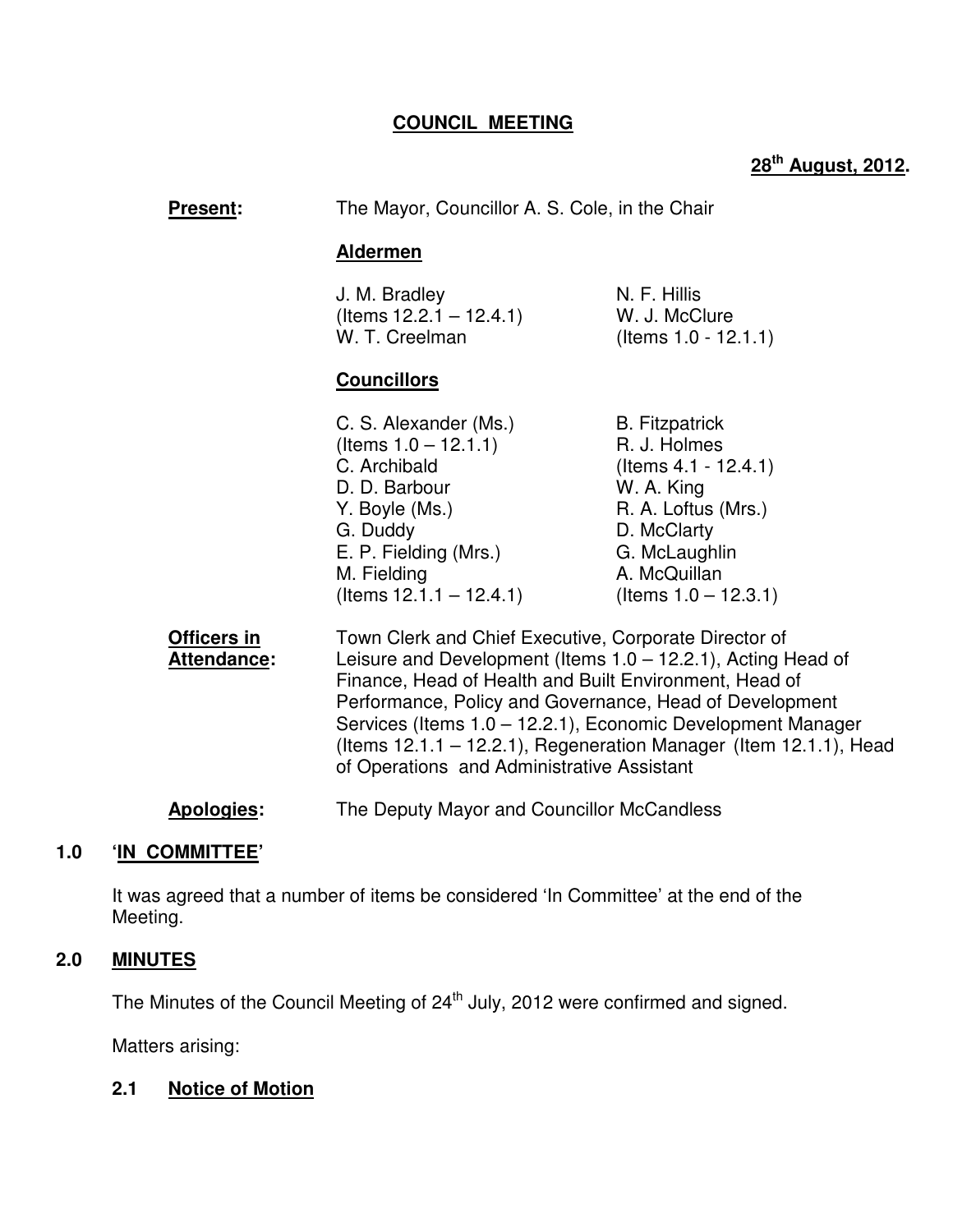The Chief Executive advised that Limavady Borough Council had agreed to meet with the Minister of Justice regarding the closure of Magilligan Prison and sought members' views regarding a joint meeting.

Councillor McClarty informed members that the Prison Officers' Association were organising a campaign to save the Prison and Council would be contacted with regard to the Association making a presentation at a future meeting.

#### **Agreed:**

On the proposal of Councillor McClarty and seconded by Councillor Ms. Alexander that, when contacted, Council accept the offer of a presentation.

## **2.2 Waste Management Working Group Minutes – 21st June, 2012**

#### 2.2.1 Environmental Services Restructuring – Fleet Manager

It had been agreed that the post of Fleet Manager would be a three year fixed term contract which would be reviewed thereafter.

## **3.0 COMMITTEE REPORT**

#### **3.1 Planning Committee**

The Chairman, Councillor McLaughlin, moved the adoption of the Planning Committee Report; this was duly seconded by Alderman McClure and agreed.

## **4.0 DEVELOPMENT SERVICES' REPORT**

The Report of the Head of Development Services was considered (previously supplied).

Matters arising:

## **4.1 North East Region Rural Development Programme – Joint Initiatives**

 The Head of Development Services outlined the two new co-operation initiatives available from the North East Region Rural Development Programme (NERRDP) as follows:

#### Village Links Initiative

This project would link directly into the Village Renewal programme and would provide direct benefits to individual council areas. One village from each area would be directly involved and there would be overall benefits to the villages and settlements in the NER area.

The total cost of the programme was £73,000 and 75% funding could be obtained by NERRDP from DARD. Councils could match fund by providing 20% in kind contribution and 5% cash resulting in a cost of £950 per annum over two years.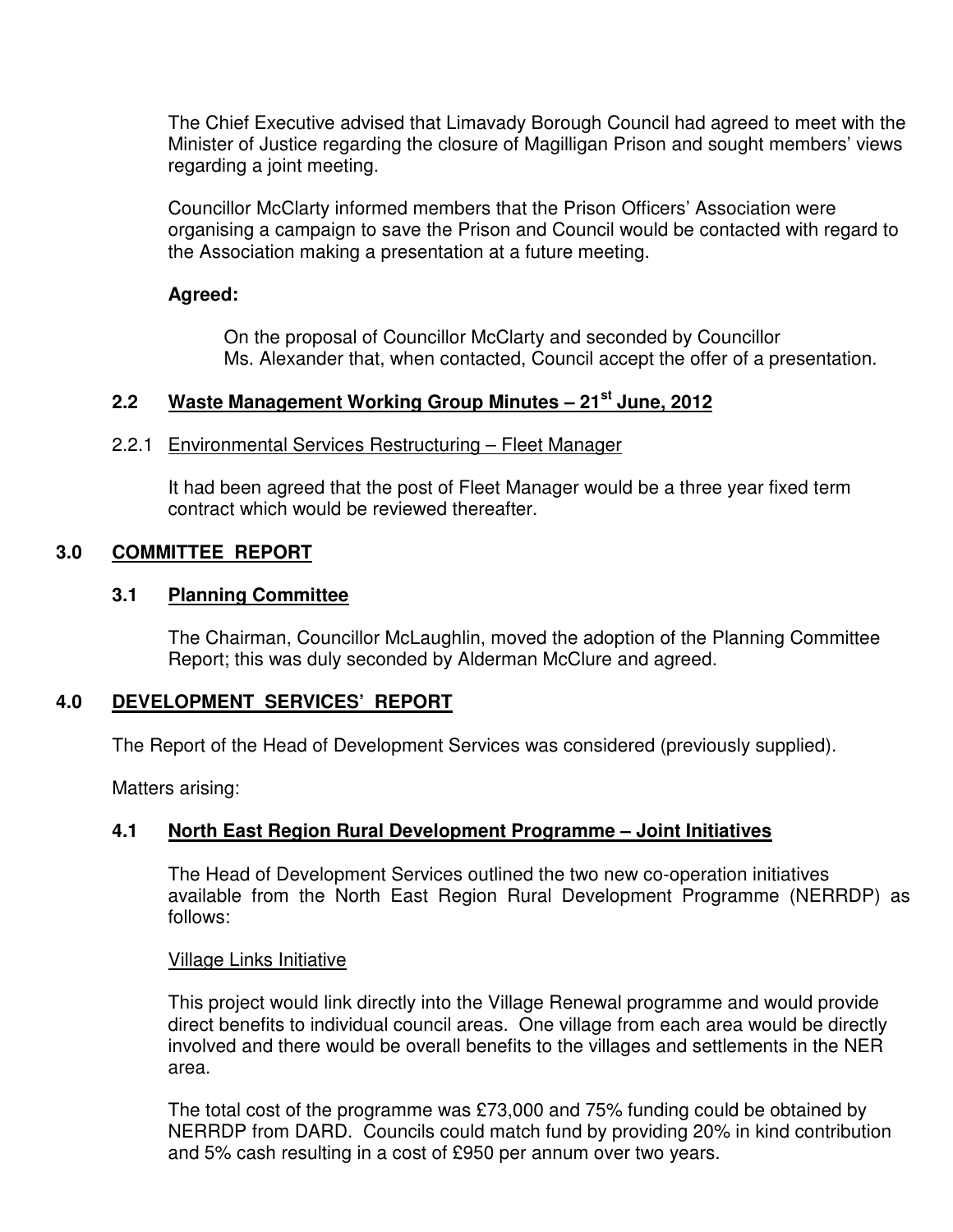#### Basic Services (Innovative Village)

NERRDP had been offered the opportunity to become a partner in a Transnational Cooperation project involving several local action groups from across the European Union territory to collaborate on a project, entitled 'Innovative Village', which would enhance service provision in rural areas.

The total funding applied for was £62,000 and 75% funding could be accessed through DARD. Councils could match fund by providing 20% in kind contribution and 5% cash resulting in a cost of £750 per annum over two years.

## **Agreed:**

 That Council provide up to a maximum of 5% towards the Village Links Initiative and the Basic Services (Innovative Village) over a two year period, not exceeding £950 and £750 respectively per annum.

## **4.2 How to Procure Public Sector Contracts Programme**

The Head of Development Services outlined details of the above programme which sought to work with small business owners to make them aware of public sector tendering opportunities, including the increasing move towards e-tendering processes. There would be a number of public sector tendering awareness events before recruiting sixty businesses across the area.

Antrim Council was the lead for this project across the North East Council cluster. The total programme cost was £115,352 with £86,514 having been secured. Sixty businesses would contribute £50 each thus leaving £25,838 match funding to be split between the seven participating Councils from the North East Group. The programme would run for two years thus Council's contribution of £3,691 would be split over two financial years.

#### **Agreed:**

 That Council support the programme and make £3,691 match funding available over two years.

#### **4.3 Raising Finance for Small Businesses Programme**

The Head of Development Services outlined details of the above programme which sought to build the capacity within small firms to attract financial assistance from lenders, venture capitalists and other sources. The programme would benefit up to three hundred businesses throughout the north east region over two years with six Councils taking part.

Anrim Council was the lead for this project across the North East Council cluster. Funding of £105,039 had been secured towards the total programme budget of £140,052 with the six participating Councils expected to contribute £5,336 over two years.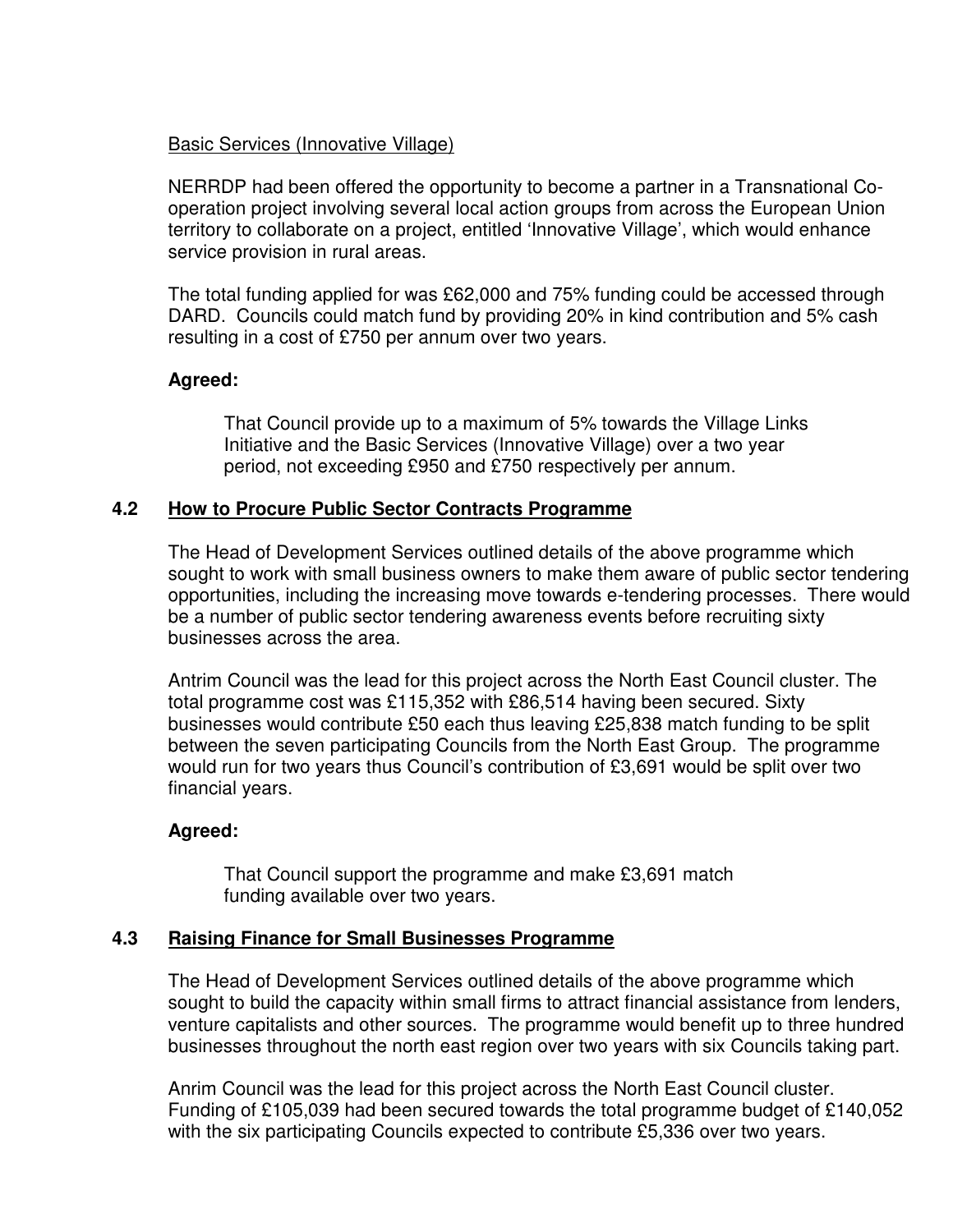## **Agreed:**

 That Council support the programme and make £5,336 match funding available over two years.

## **4.4 For Information**

Members noted information on the following topics, as detailed in the report:

- Presentation from Invest NI
- $\bullet$  Digital NI 2020 Event at Flowerfield 20<sup>th</sup> September, 2012
- **•** Community Cohesion
- Revitalise Programme

## **5.0 ENVIRONMENTAL SERVICES REPORT**

The Report of the Corporate Director of Environmental Services was considered (previously supplied).

Matters arising:

## **5.1 Entertainment Licences**

#### 5.1.1 Mussenden Temple

 An application for a grant of an Entertainment Licence had been received from Mr. T. Edwards, National Trust, Hezlett House, 107 Sea Road, Castlerock.

Days and times on which it is intended to provide entertainment:

 14 unspecified days in the year Monday – Sunday 8.00 am – 12 midnight.

#### **Agreed:**

 That an Entertainment Licence be granted subject to the following special conditions:

- Maximum of 7 seats in row.
- Inform guests that alarm will be by announcement.
- Doors manned during performance and opened if alarm raised.
- Door fasteners on final exit door to be left in the open position when premises are in use.
- Final exit doors to be permanently manned when entertainment is being provided.
- Emergency exit procedures to be announced prior to entertainment taking place.
- Provide emergency lighting when entertainment is being provided.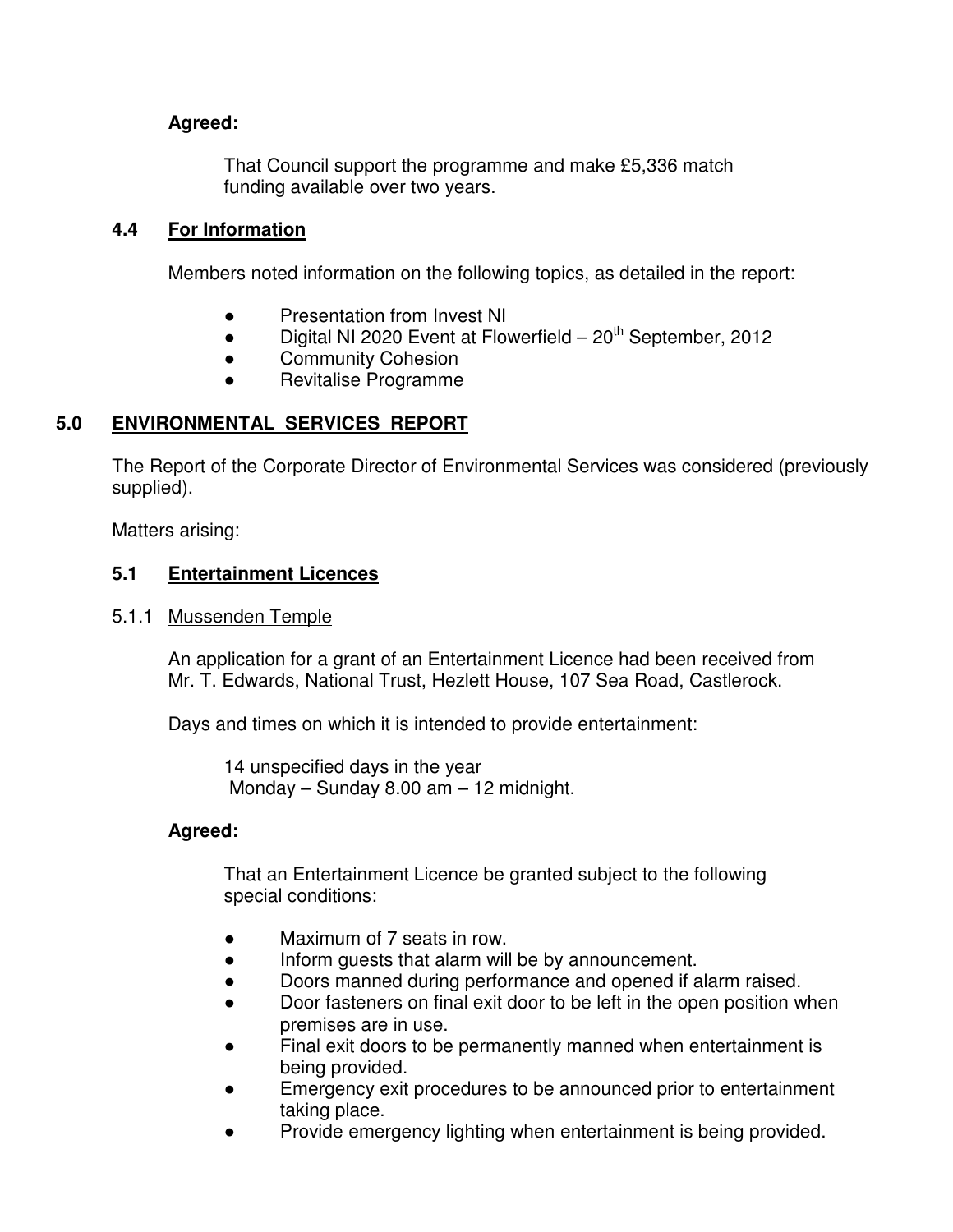- Portable fire fighting equipment to be provided when entertainment is being held.
- All door supervisors employed within the licensed premises must be registered with a scheme recognised by Coleraine Borough Council.

## 5.1.2 Charly's

 An application for grant of an Entertainments Licence had been received from Ms. L. Coulter, 34 Newbridge Road, Coleraine.

Days and times on which it is intended to provide entertainment:

 Monday – Saturday 11.30 am – 1.00 am Sunday 12.30 pm – midnight

#### **Agreed:**

 That an Entertainments Licence be granted subject to the following special conditions:

- All requirements as contained in Nightsafe Coleraine Code of Best Practice 2008.
- All door supervisors employed within the licensed premises must be registered with a scheme recognised by Coleraine Borough Council.

## **5.2 Street Trading**

#### 5.2.1 Stationary Street Trading Licences

#### **Agreed:**

 That Council grant stationary Street Trading Licences to the following that were successful in their application to trade as stationary street traders:

| <b>Applicant</b>                                    | Location                   | <b>Commodity</b>            |
|-----------------------------------------------------|----------------------------|-----------------------------|
| Mrs T Clifford<br>16 Knocksandel Drive<br>Coleraine | Lansdowne Road<br>Portrush | Hot food and soft<br>drinks |
| Mr W Millar<br>4 Ramsay Park<br>Coleraine           | Lay by at Macosquin        | Hot food and<br>minerals    |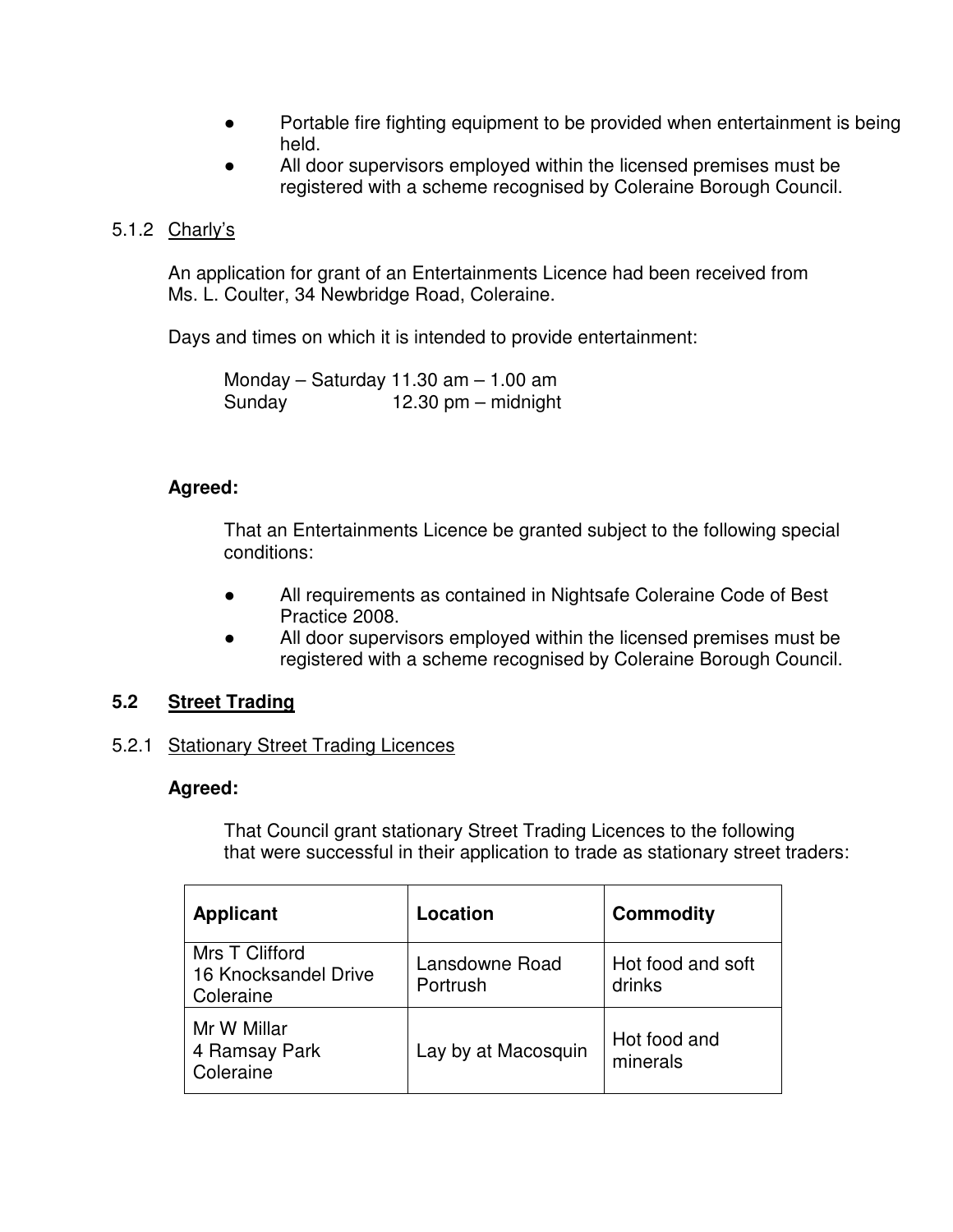| Mrs J O'Kane<br>68 Broomhill Park<br>Coleraine           | Lansdowne Road<br>Portrush                                  | Ice cream, sweets<br>or minerals  |
|----------------------------------------------------------|-------------------------------------------------------------|-----------------------------------|
| Mrs E Gibson<br>29 Timaconway Road,<br>Kilrea            | Lansdowne Road<br>Portrush                                  | Hot food, sweets<br>and ice cream |
| Mr I Dobbin<br>83E Loughanhill Park<br><b>Ballysally</b> | Car Park at Ballysally<br>shops                             | Hot food                          |
| Mr R Laverty<br>108 Ballyrashane Road<br>Coleraine       | Car park at Harpur's<br>Hill, Coleraine                     | Hot food                          |
| Mrs D Brown<br>21 Oldtown Road<br><b>Ballymoney</b>      | Two mile bridge at<br>Newbridge Road,<br>Coleraine          | Hot food                          |
| Mrs R Pollock<br>67 Altikeeragh Road<br>Castlerock       | CBC car park<br>adjacent to<br>The Promenade,<br>Castlerock | Ice cream                         |

5.2.2 Mobile Street Trading Licences

## **Agreed:**

 That Council grant mobile Street Trading Licences to the following that were successful in their application to trade as mobile street traders:

| <b>Application</b> | <b>Applicant</b>                                                                   | <b>Commodity</b>                        |
|--------------------|------------------------------------------------------------------------------------|-----------------------------------------|
| <b>RENEWAL</b>     | <b>Stephen Laverty</b><br>9 Royal Terrace<br><b>Balnamore</b><br><b>Ballymoney</b> | Hot food                                |
| <b>RENEWAL</b>     | Judith O'Kane<br>68 Broomhill Park<br>Coleraine                                    | Ice cream, minerals,<br>sweets & crisps |
| <b>RENEWAL</b>     | <b>Samuel Stewart</b><br>44 Margaret Avenue<br>Ballymoney                          | Ice cream, sweets,<br>minerals          |
| <b>RENEWAL</b>     | Mr B Clifford<br>38 Damhead Road<br>Coleraine                                      | Ice cream, sweets,<br>minerals          |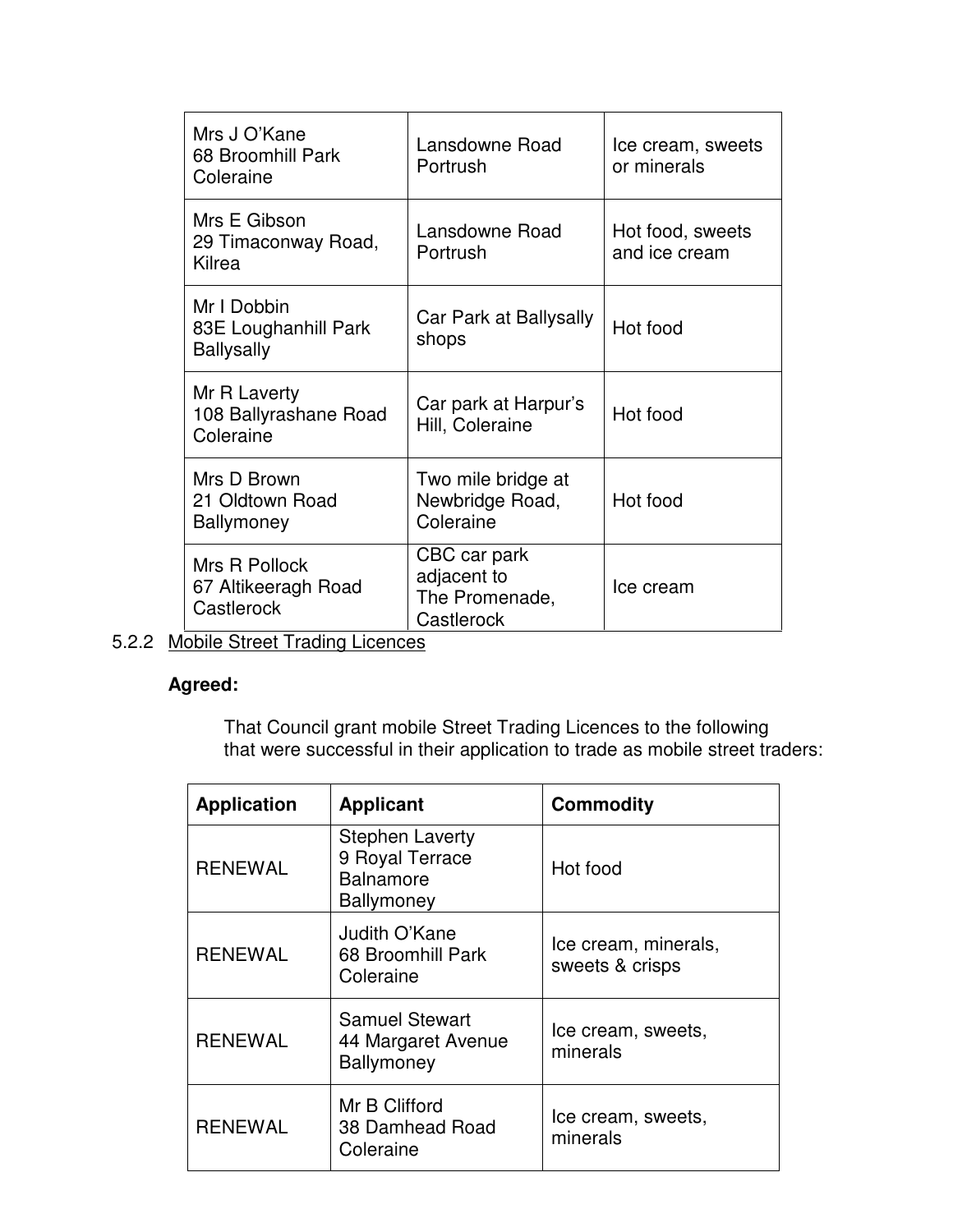| <b>RENEWAL</b> | Nicholas John Lerwill<br>56 Hopefield Grange<br>Portrush | Ice cream |
|----------------|----------------------------------------------------------|-----------|
|----------------|----------------------------------------------------------|-----------|

## 5.2.3Street Trading Committee

Reported that at the Street Trading Committee Meeting held on 9<sup>th</sup> August, 2012 members unanimously agreed that powers to instigate legal proceedings in the event of non-compliance be delegated from Council to the Town Clerk and Chief Executive and/or the Corporate Director of Environmental Services, thus ensuring that there is no delay in processing non-compliance.

## **Agreed:**

 That powers to instigate legal proceedings in respect of breaches of Street Trading legislation be delegated to the Town Clerk and Chief Executive and the Corporate Director of Environmental Services.

5.3 For Information

Members noted information on the following topics, as detailed in the report:

- The Coleraine to Londonderry Track Renewal Project
- The Health and Personal Social Services (NI) Order 1978 as amended Children and Young Persons (Protection from Tobacco) (NI) Order 1991 as amended by the Children and Young Persons (Sale of Tobacco etc) Regulations (NI) 2008 - Cigarette Test Purchase Exercise August 2012

## **6.0 CHIEF EXECUTIVE'S REPORT**

 Consideration was given to the Report of the Town Clerk and Chief Executive (previously supplied).

Matters arising:

## **6.1 Finance**

#### 6.1.1 For Information

Members noted information on the following topics, as detailed in the report:

- Accounts
- Financial Statement as at  $30<sup>th</sup>$  June, 2012

## **6.2 Transforming Your Care**

Reported that the Health Minister had agreed to meet a deputation from Council in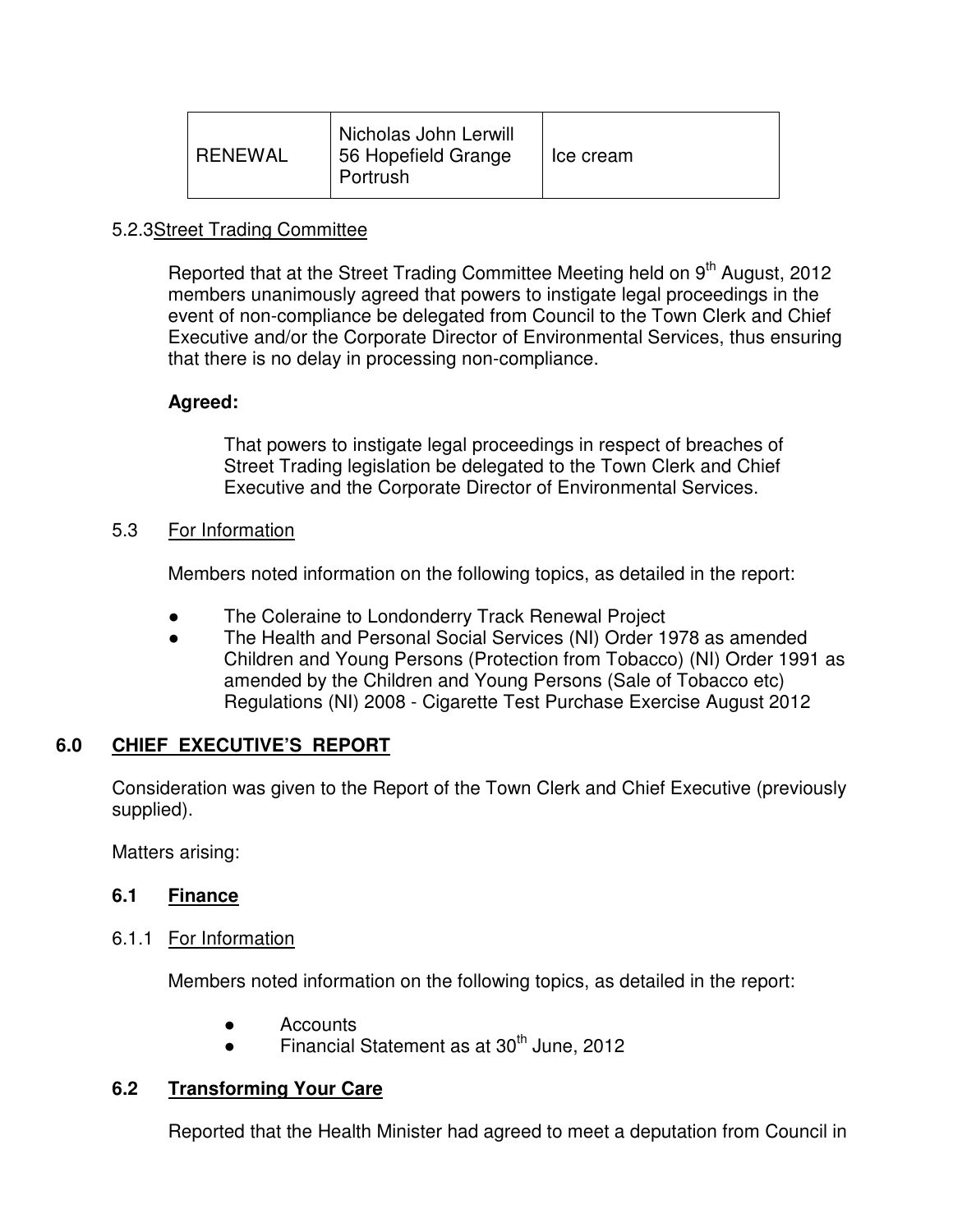connection with the proposed changes to A&E services at the Causeway Hospital and a date was currently being organised.

It was agreed that any member interested in being part of the delegation should contact the Chief Executive.

- **6.3** Members' Services
- 6.3.1 For Information

Members noted information on the following topic, as detailed in the report:

Forecast of key Council Events August to September

## **7.0 Correspondence**

Members noted the following letters (previously supplied):

- Letters of thanks from:
	- Prime Minister, David Cameron re visit
	- Secretary of State for NI, Owen Paterson MP re Prime Minister's visit
	- Councillor B. Johnston, Fermanagh District Council re Olympic Games
	- Minister of Enterprise, Trade and Investment, Arlene Foster re Irish Open 2012
- Letters of congratulations re Olympic Games from:
	- Ballymena Borough Council
	- Fermanagh District Council
- Letter from Minister of Justice, David Ford re Magilligan Prison
- Letter from Chief Executive of Volunteer Now re Volunteers for World Peace and Fire Games
- Invitation from Firmus Energy re Information Session on 30<sup>th</sup> August, 2012
- List of Reports available in Members' Library
- **List of Consultation Documents**

## **8.0 DOCUMENTS FOR SEALING**

Resolved:

That the following documents be sealed:

|    | Lease (in duplicate)   | Council to Mr. M. Elder - Supermarket<br>shops at Carrick Dhu and Juniper Hill<br>Caravan Parks, Portrush |
|----|------------------------|-----------------------------------------------------------------------------------------------------------|
| 2. | Licence (in duplicate) | Council and Miss Dawn Allen – Letting of<br>Lands at Camus Picnic Area, Coleraine                         |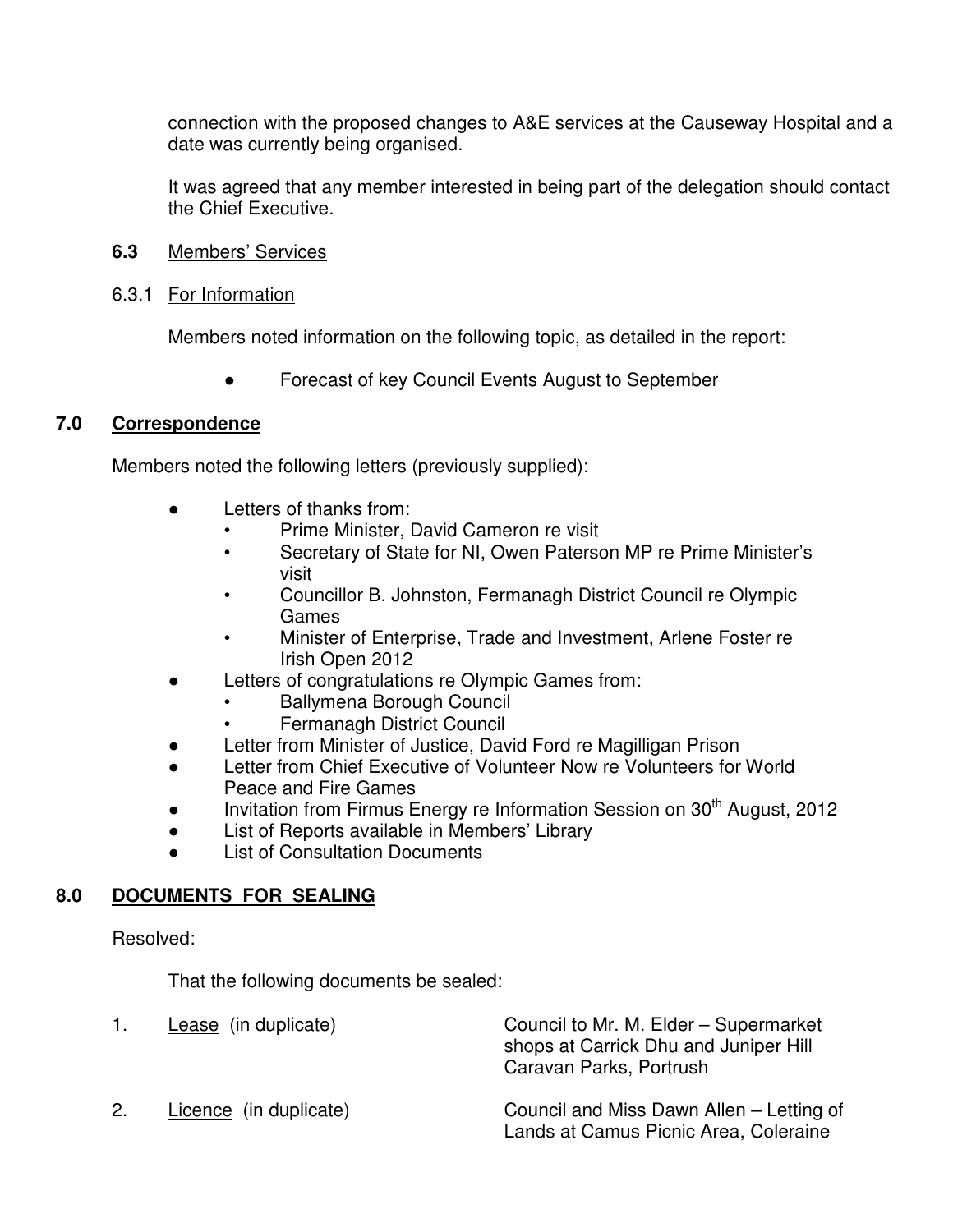3. Cemetery Titles Grant of Right of Burial – Deeds Register Nos. 3905 – 3916 inclusive:

| Agherton    |               |
|-------------|---------------|
| Ballywillan | 4             |
| Coleraine   | 5             |
| Kilrea      | -             |
| Portstewart | $\mathcal{P}$ |

## **9.0 MAYOR'S REMARKS**

 The Mayor referred to the recent Prime Minister's visit and the homecoming celebrations for the Olympic Games' winners and thanked all staff involved in making the events such a success.

#### **10.0 CAR PARK - STRAND ROAD, COLERAINE**

Concern was expressed regarding the recent volume of cars parking all day in the car park at Strand Road, Coleraine. The Chief Executive would have the matter investigated.

#### **11.0 ANDERSON PARK, COLERAINE**

 A member had received a complaint concerning the work being carried out at Anderson Park, Coleraine (behind St. Patrick's Church). The Chief Executive would have the matter investigated.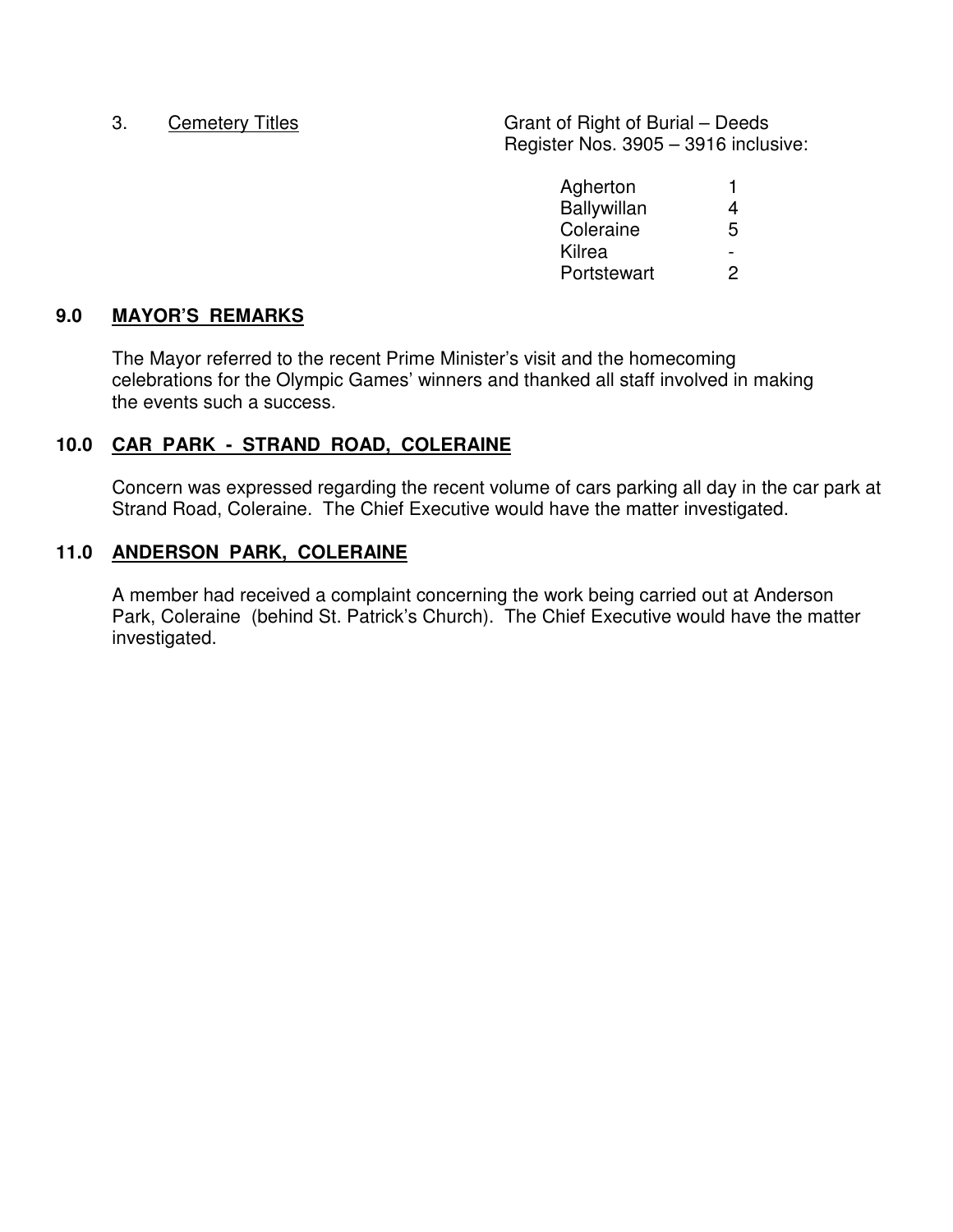## **PLANNING COMMITTEE**

# **28th August, 2012.**

| <b>Present:</b>                   | Councillor G. L. McLaughlin in the Chair                                                                                                                      |                                                                                                                   |
|-----------------------------------|---------------------------------------------------------------------------------------------------------------------------------------------------------------|-------------------------------------------------------------------------------------------------------------------|
|                                   | <b>Aldermen</b>                                                                                                                                               |                                                                                                                   |
|                                   | W. T. Creelman<br>N. F. Hillis                                                                                                                                | W. J. McClure                                                                                                     |
|                                   | <b>Councillors</b>                                                                                                                                            |                                                                                                                   |
|                                   | C. S. Alexander (Ms.)<br>C. Archibald<br>(Items $2.2 - 5.0$ )<br>D. D. Barbour<br>Y. Boyle (Ms.)<br>G. Duddy<br>E. P. Fielding (Mrs.)<br>(Items $2.4 - 5.0$ ) | <b>B.</b> Fitzpatrick<br>W. A. King<br>R. A. Loftus (Mrs.)<br>D. McClarty<br>A. McQuillan<br>(Items $2.4 - 5.0$ ) |
| <u>Also in</u><br>Attendance:     | Representative from the Planning Service – Mr. M. Wilson                                                                                                      |                                                                                                                   |
| Officers in<br><b>Attendance:</b> | Head of Performance, Policy and Governance, Head of<br>Health and Built Environment, Head of Operations and Administrative<br>Assistant                       |                                                                                                                   |
| Apologies:                        | The Mayor, Deputy Mayor and Councillor McCandless                                                                                                             |                                                                                                                   |

#### **1.0 WELCOME**

The Chairman welcomed everyone to the Meeting.

## **2.0 PLANNING APPLICATIONS**

A list of twelve applications was presented for consideration (previously supplied).

#### **Applications Deferred from Previous Meeting**

2.1 Application No. D1 C/2011/0304/F Demolition of existing semidetached dwelling to provide 1 no. domestic dwelling with double garage and private amenity space at

The opinion of the Planning Service was to approve.

Amended plans had been received and it was agreed that the application be approved.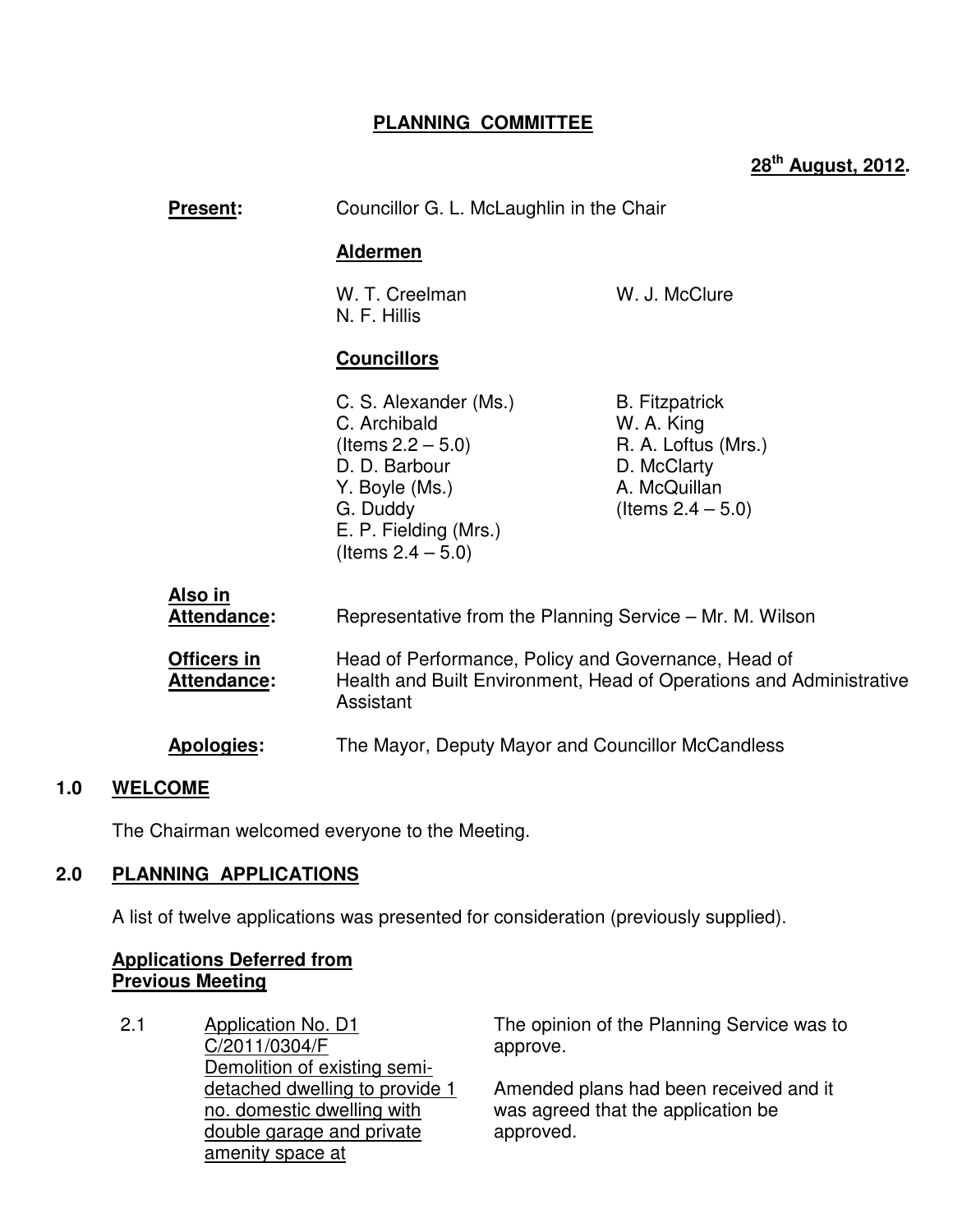#### 17 Heathmount, Portstewart for Mr. and Mrs. Fletcher

2.2 Application No. D2 C/2011/0391/F Alterations to form new entrance doorway to front elevation replacing existing window opening at 95A Main Street, Garvagh for Garvagh Sports & Social Club

> Application No. D3 C/2011/0392/LBC Replacing window opening to form entrance doorway at 95 Main Street, Garvagh for Garvagh Sports & Social Club

2.3 Application No. D4 C/2011/0610/F Extension to dwelling at 3 Millhaven Park, Portstewart for Mr. and Mrs. Allely

The opinion of the Planning Service was to approve both applications.

Amended plans had been received and it was agreed that both applications be approved.

The opinion of the Planning Service was to approve.

It was agreed that the application be approved.

#### **New Applications**

2.4 Application No. 2 C/2011/0423/O Site for dwelling and associated works with access off Strand View Cottages approximately 100m south-west of No. 9 Strand View Cottages and to the rear of No. 20 School Lane, Castlerock for Mr. McKay

The opinion of the Planning Service was to refuse.

It was proposed by Councillor King, seconded by Alderman McClure and agreed:

> That the application be deferred for one month to facilitate an office meeting on the grounds that all material planning considerations had not been assessed.

2.5 Application No. 3 C/2012/0033/F Demolition of existing dwelling and erection of 2 no. dwellings at No. 4 Prospect Road, Portstewart for Mr. and Mrs.

The opinion of the Planning Service was to refuse.

It was agreed that the application be removed from the schedule to facilitate reassessment by the Planning Service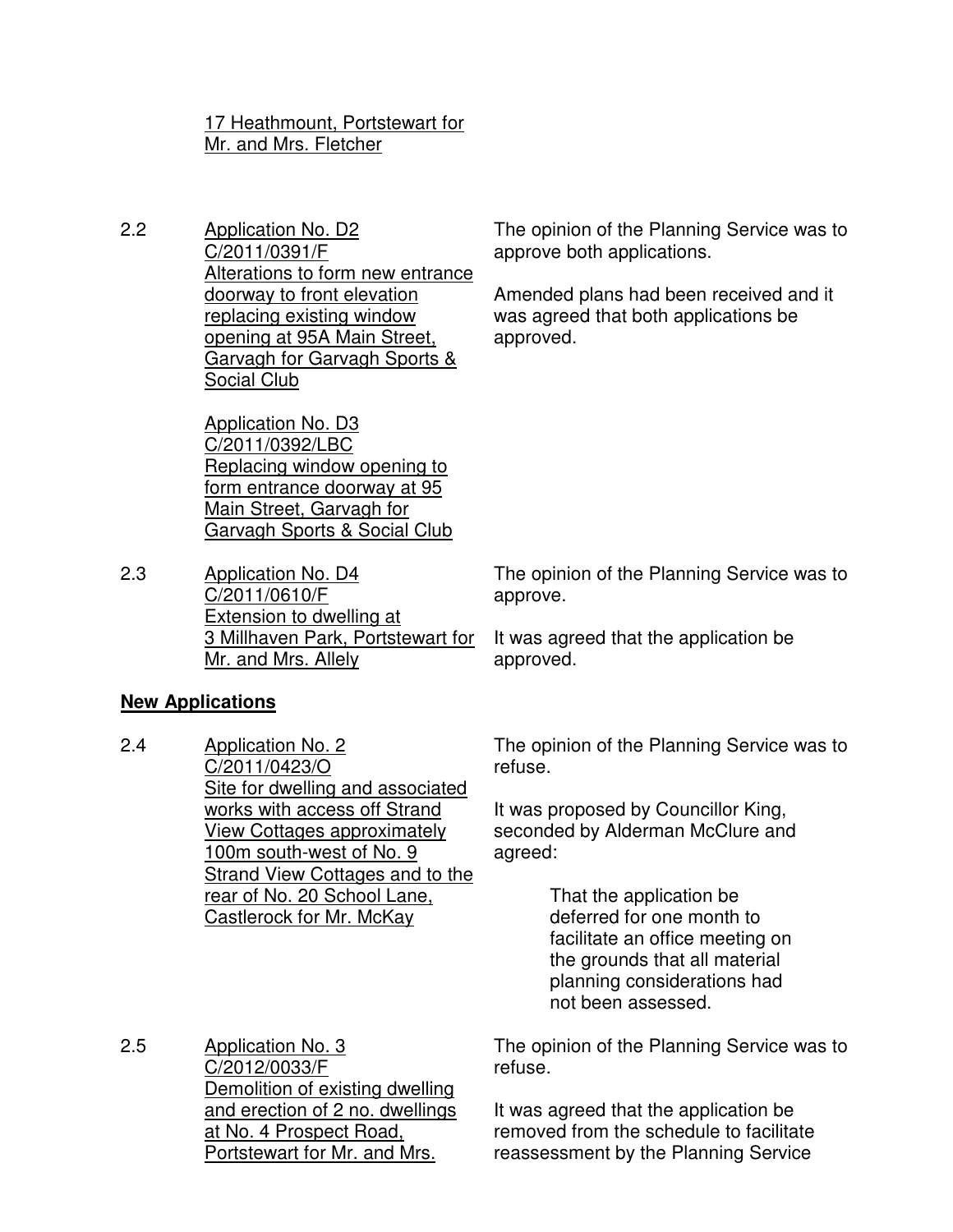2.6 Application No. 6 C/2012/0227/F Conversion of derelict ground floor store into 2 x 1 no. bedroom apartments at 3b The Promenade, Portstewart for Mr. A. McLoughlin

Matthews **following the receipt of amended plans.** 

The opinion of the Planning Service was to refuse.

It was proposed by Councillor Mrs. Loftus, seconded by Councillor Barbour and agreed:

> That the application be deferred for one month to facilitate an office meeting on the grounds that all material planning considerations had not been assessed.

## **3.0 OFFICE MEETINGS**

It was noted that the Office Meetings would be held on Friday,  $21<sup>st</sup>$  September, 2012.

## **4.0 GENERAL PLANNING ISSUES**

## **4.1 12/14 Seaview Drive, Portstewart – Electrical Sub-Station**

Mr. Wilson advised members that a complaint had been received by the Department which was currently being investigated.

#### **4.2 12 Ballymacrea Road, Portrush – Enforcement Update**

It was noted that the Department was still awaiting the outcome of the Planning Appeals Commission's decision.

#### **4.3 Craigvara Cottage, Portrush – Enforcement Update**

Mr. Wilson advised that the Department was aware that works were currently ongoing and would continue to monitor the situation.

## **4.4 Signage - The Doughnut Shop, The Promenade, Portstewart**

Following a member's question regarding signage at the above property Mr. Wilson advised that the signage application was also subject to a planning appeal. The Department was not treating it as a priority until the outcome of the two decisions from the Planning Appeals Commission.

## **4.5 Application C/2011/0477 - Proposed dwelling and garage on a farm adjacent to 40 Craigahulliar Road, Portrush – Mr. R. J. Kyle**

Reference was made to copy letter dated  $1<sup>st</sup>$  August, 2012 from the Area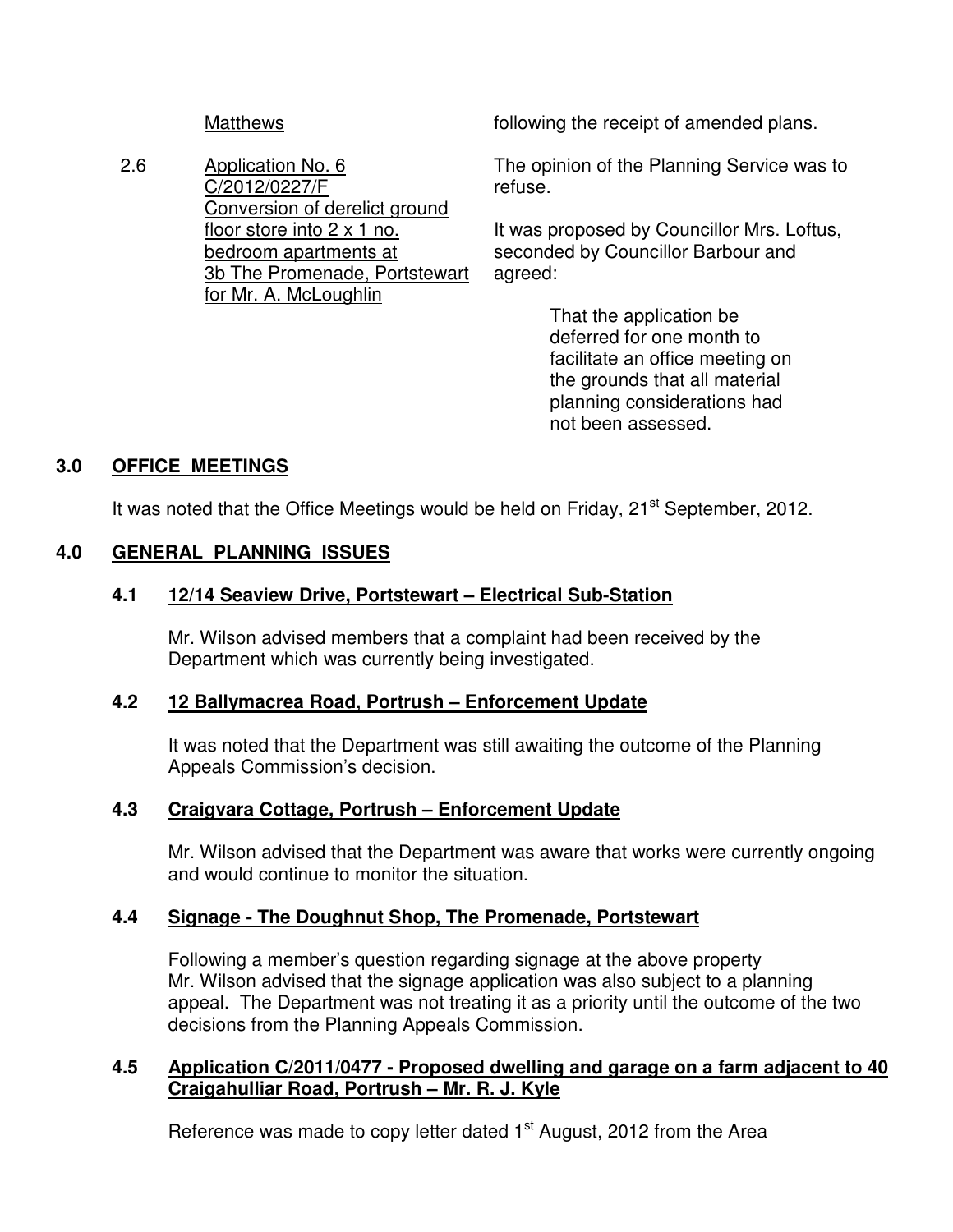Planning Manager (previously supplied) whereby the Department had assessed further information received but would now issue the decision notice refusing planning permission.

Various members were disappointed with the outcome but Mr. Wilson explained that the application did not meet planning policy requirements. The applicant could exercise his right of appeal if dissatisfied with the Department's decision.

## **5.0 KIDDIELAND FENCE, PORTRUSH**

 Consideration was given to the Report (previously supplied) on the Meeting held with the Planning Working Group and Minister Attwood on 15<sup>th</sup> August, 2012 regarding the current status of the fence at Kiddieland; its impact on the Environmental Improvement Scheme at Station Square; and the overall implications of the structure for Portrush Regeneration proposals.

The Minister reiterated his decision not to issue a Discontinuance Notice in respect of the development, on the basis of cost.

#### **Agreed:**

 That the matter be closed in planning terms and be referred to the Regeneration Manager for preparation of an options paper in the context of the wider PRS programme for consideration by Council.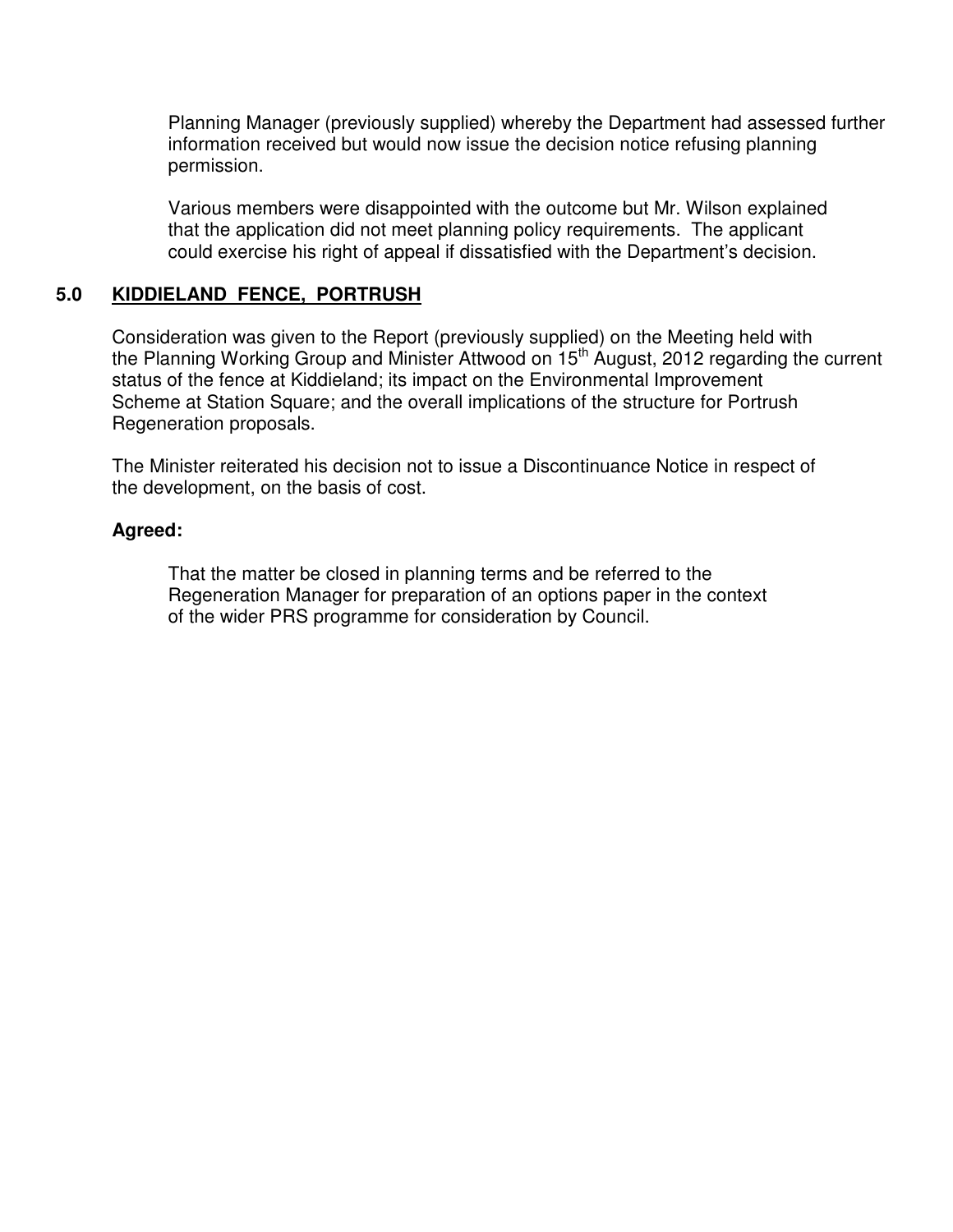#### **LEISURE AND ENVIRONMENT COMMITTEE**

## **4 th September, 2012.**

| <b>Present:</b>                          |                                             | Councillor M. Fielding, in the Chair                                                                                                                                                            |  |
|------------------------------------------|---------------------------------------------|-------------------------------------------------------------------------------------------------------------------------------------------------------------------------------------------------|--|
|                                          | The Mayor, Councillor A. S. Cole            |                                                                                                                                                                                                 |  |
|                                          |                                             | The Deputy Mayor, Alderman M. T. Hickey (Mrs.)                                                                                                                                                  |  |
|                                          | <b>Aldermen</b>                             |                                                                                                                                                                                                 |  |
|                                          | J. M. Bradley<br>(Items $4.1.3 - 7.1$ )     | W. T. Creelman<br>N. F. Hillis                                                                                                                                                                  |  |
|                                          | <b>Councillors</b>                          |                                                                                                                                                                                                 |  |
|                                          | C. S. Alexander (Ms.) W. A. King            |                                                                                                                                                                                                 |  |
|                                          | Y. Boyle (Ms.)                              | R. A. Loftus (Mrs.)                                                                                                                                                                             |  |
|                                          | G. Duddy                                    | W. McCandless                                                                                                                                                                                   |  |
|                                          | E. P. Fielding (Mrs.)                       | (Items $3.1.1 - 7.1$ )                                                                                                                                                                          |  |
|                                          | <b>B.</b> Fitzpatrick                       | D. McClarty                                                                                                                                                                                     |  |
|                                          | D. Harding                                  | G. L. McLaughlin                                                                                                                                                                                |  |
|                                          | R. J. Holmes                                | A. McQuillan                                                                                                                                                                                    |  |
| <b>Officers</b> in<br><b>Attendance:</b> | Leisure and Development, Head of Health and | Corporate Director of Environmental Services, Corporate Director of<br>Built Environment, Head of Operations, Business Support and<br>Administration Manager (ES) and Administrative Assistant. |  |
| Apology:                                 | <b>Alderman McClure</b>                     |                                                                                                                                                                                                 |  |
|                                          |                                             |                                                                                                                                                                                                 |  |

## **1.0 WELCOME**

The Chairman welcomed everyone to the meeting and thanked his party colleagues for appointing him as Chairman.

#### **2.0 APPOINTMENT OF VICE CHAIRMAN**

It was proposed by Councillor King and seconded by Councillor McClarty:

That Councillor Mrs. Loftus be appointed Vice Chairman for the ensuing year.

It was proposed by Councillor Fitzpatrick that Councillor Ms. Boyle be appointed Vice Chairman for the ensuing year. Councillor Ms. Boyle declined the offer and Councillor Fitzpatrick withdrew his proposal.

#### **Recommended:**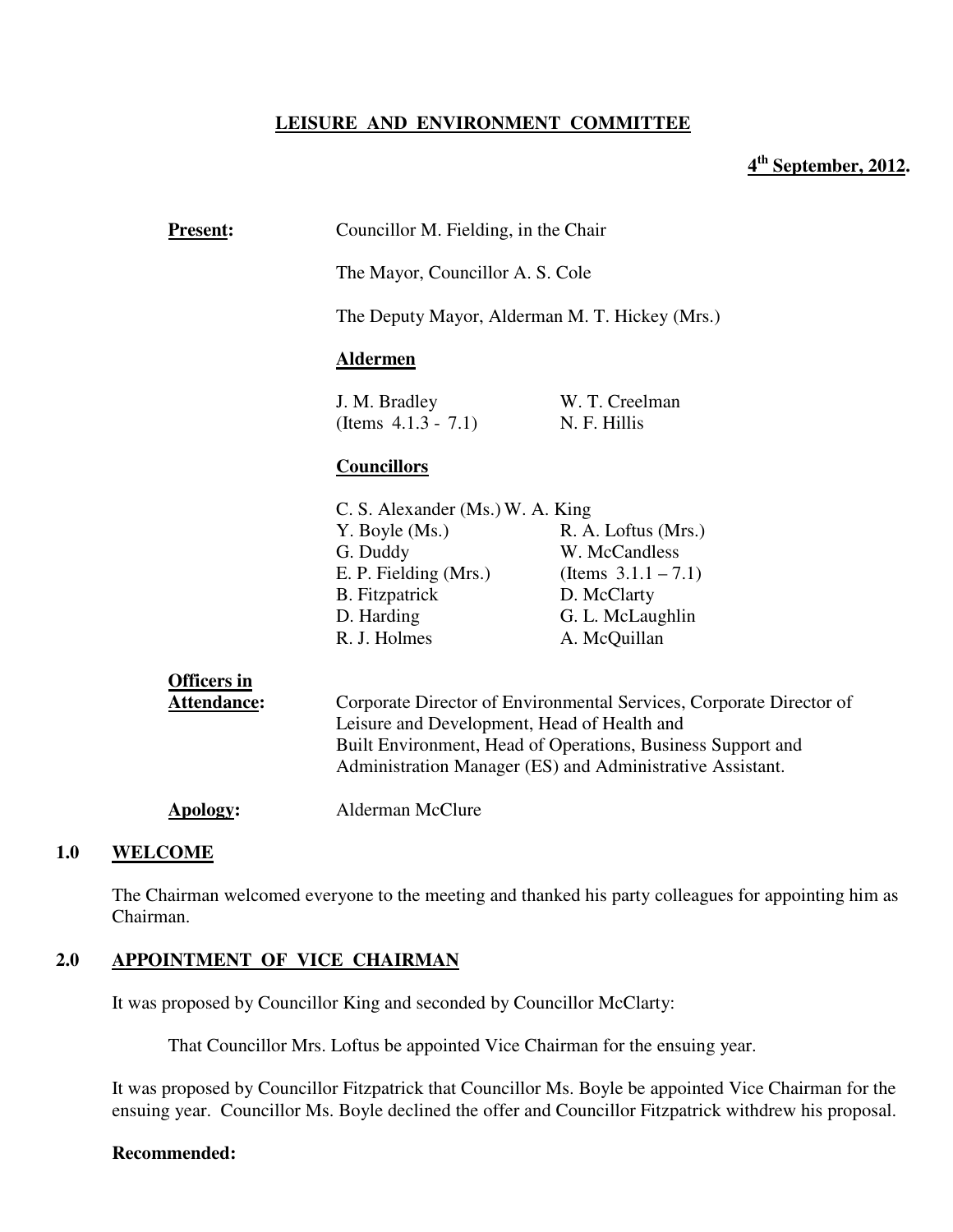That Councillor Mrs. Loftus be appointed Vice Chairman for the ensuing year.

## **3.0 LEISURE SERVICES' REPORT**

The Report of the Corporate Director of Leisure and Development was considered (previously supplied).

Matters arising:

#### **3.1 For Information**

# **3.1.1 Northern Ireland International Airshow – 8th and 9th September, 2012**

The Corporate Director of Leisure and Development presented an overview of the programme and arrangements for the Northern Ireland International Airshow.

The Mayor advised members that this was Jeff Brownhut's last year of organising the event and paid tribute to him. Congratulations and thanks were extended to Council staff for their efforts and contribution to the event.

#### **3.1.2 Causeway Museum Service**

Members noted information on this topic, as detailed in the report.

#### **4.0 ENVIRONMENTAL SERVICES' REPORT**

The Report of the Corporate Director of Environmental Services was considered (previously supplied).

Matters arising:

#### **4.1 Department of Regional Development Roads Service**

## **4.1.1 Proposed 30mph Speed Limit at Glen Road, Brockagh Road and Curraghmore Road at Glenullin, Rusky Park, Ardreagh Road, Craigmore Terrace, Ringsend and Masteragwee Road, Articlave**

Consideration was given to information on this topic, as detailed in the report.

#### **Recommended:**

That Council support Roads Service's proposal to introduce a 30mph speed limit at Glen Road, Brockagh Road and Curraghmore Road at Glenullin, Rusky Park, Ardreagh Road, Craigmore Terrace, Ringsend and Masteragwee Road, Articlave.

Further to a query regarding the widening of the Masteragwee Road and possibility of placing a weight restriction on the road, the Corporate Director of Environmental Services advised he would refer these comments to Roads Service.

#### **4.1.2 Proposed 40mph Speed Limit at Moneybrannon Road (B207) at Clarehill**

Consideration was given to information on this topic, as detailed in the report.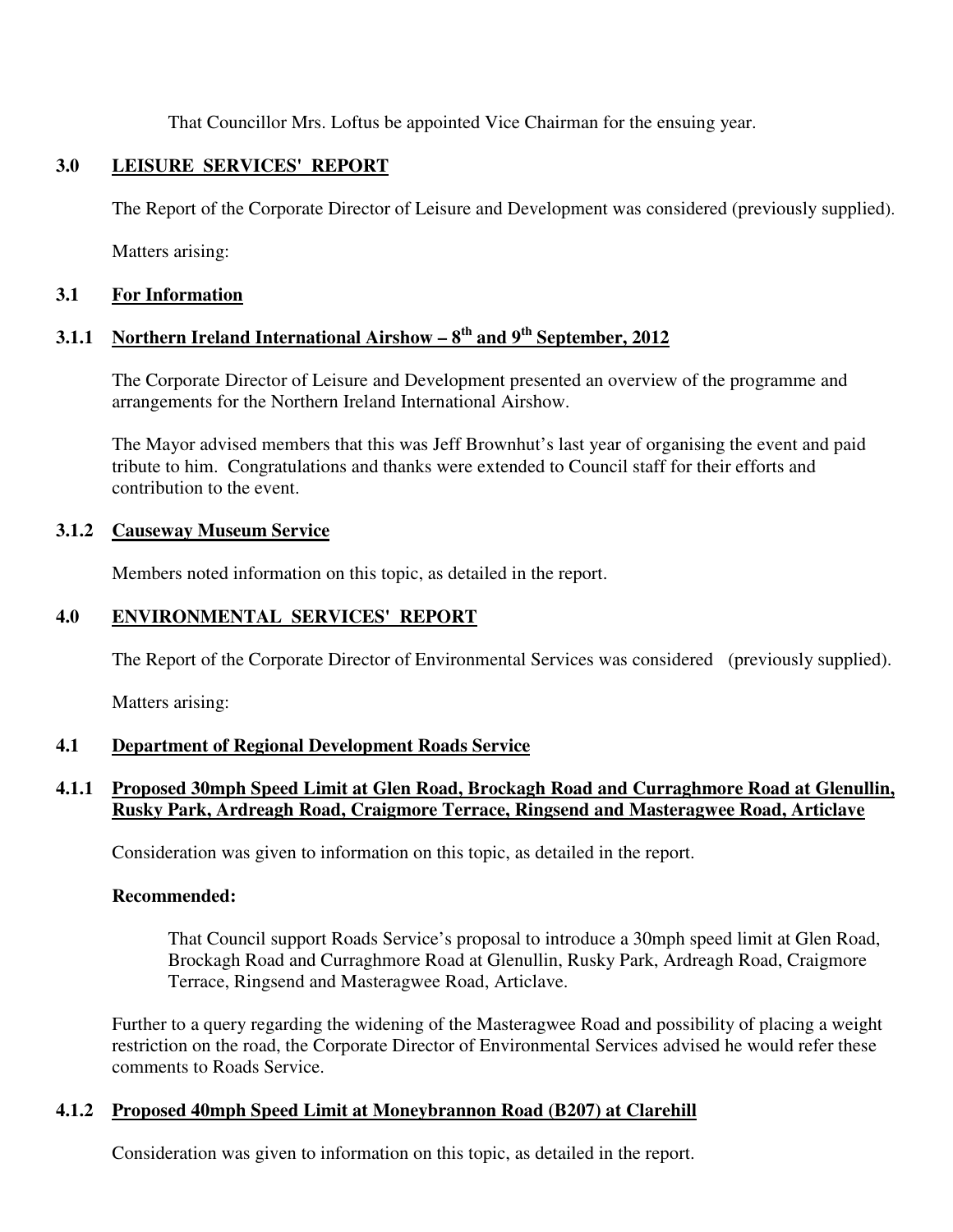#### **Recommended:**

That Council support Roads Service's proposal to introduce a 40mph speed limit at Moneybrannon Road (B207) at Clarehill.

#### **4.1.3 Proposed 50mph Speed Limit at Curragh Road (A54) at Culcrow**

Consideration was given to information on this topic, as detailed in the report.

#### **Recommended:**

That Council support Roads Service's proposal to introduce a 50mph speed limit at Curragh Road (A54) at Culcrow.

#### **4.2 Entertainment Licence**

#### **4.2.1 The Atlantis Hotel, Bushmills Road, Portrush**

An application for a grant of an Entertainment Licence had been received from Mr. Peter Wilson.

Days and times on which it is intended to provide entertainment:

 Lush including Green Room, Synk, Star Bar, Atlantis Bar and Grill, Krugers Outdoor Bar, Wild Inc JK Lounge:

Monday/Tuesday – Saturday/Sunday  $11.30$  a.m –  $1.00$  a.m. Sunday (Lush and Synk)  $1.00$  a.m.  $- 2.00$  a.m. Sunday 12.30 p.m. – Midnight

Members noted that letters of objection had been received.

#### **Recommended:**

That this application be deferred to the Council meeting on  $25<sup>th</sup>$  September, 2012 when both the applicant and objector(s) would be given an opportunity to address Council.

#### **4.3 Building Control Plans for Rejection under Building Regulations**

Consideration was given to information on this topic, as detailed in the report.

#### **Recommended:**

That Council reject the plans of the thirty-four applications as detailed in the report.

#### **4.4 For Information**

**4.4.1 Building Control Reports**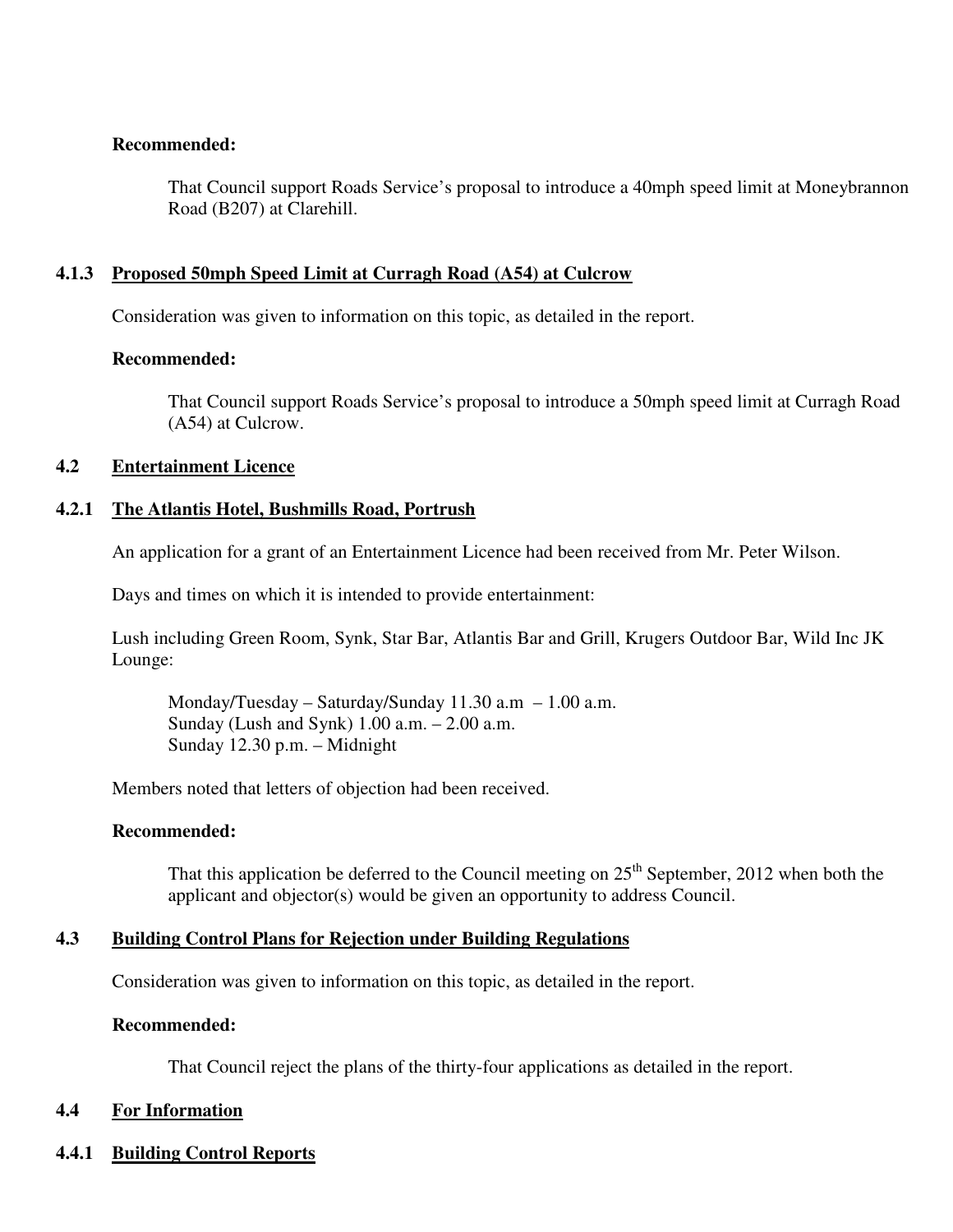Members noted information on this topic, as detailed in the report.

#### **4.4.2 Outcome of Legal Proceedings**

| Defendant: | The Mercer's Arms                                                                                                                                                                                |
|------------|--------------------------------------------------------------------------------------------------------------------------------------------------------------------------------------------------|
| Names:     | Terence O'Neill<br>Joseph O'Neill<br>Vera O'Neill                                                                                                                                                |
| Address:   | 25 The Diamond<br>Kilrea                                                                                                                                                                         |
| Offence:   | Breach of Article 9 (1) of The Smoking (NI) Order 2006                                                                                                                                           |
| Results:   | The magistrate imposed a fine of £150.00 on Terence O'Neill and Vera<br>O'Neill and awarded costs in each case of £75.00 plus £28.00 court<br>costs. The case against Joe O'Neill was withdrawn. |

#### **4.4.3 Electric Blanket Testing 2012**

Members noted information on this topic, as detailed in the report.

#### **5.0 COUNCIL OWNED FACILITIES - RENT**

Further to a query regarding rent for the use of the "Bowl" area in Portrush, the Corporate Director of Leisure and Development advised he would investigate and inform the member.

## **6.0 LANSDOWNE SHELTER, PORTRUSH – REFURBISHMENT AND ENVIRONMENTAL IMPROVEMENTS PROJECT**

Further to a request for an update on this project, the Corporate Director of Leisure and Development advised he would update the member regarding the status of the Lansdowne Shelter refurbishment.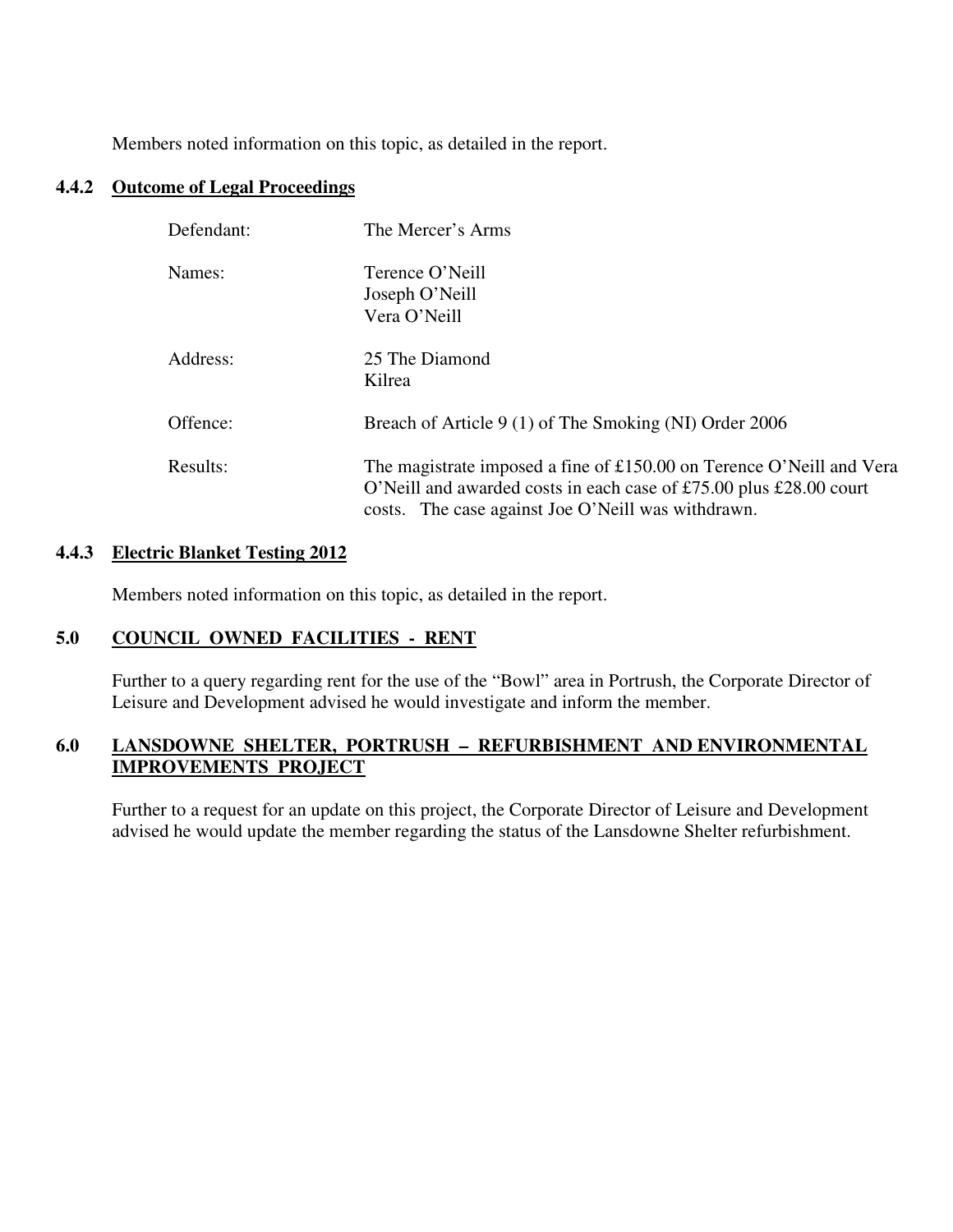## **POLICY AND DEVELOPMENT COMMITTEE**

#### **18 September 2012**

| <b>Present:</b>    | Councillor N F Hillis in the Chair                                    |                      |
|--------------------|-----------------------------------------------------------------------|----------------------|
|                    | The Mayor, Councillor A S Cole                                        |                      |
|                    | The Deputy Mayor, Alderman Mrs M Hickey                               |                      |
|                    | <b>Aldermen</b>                                                       |                      |
|                    | <b>J</b> M Bradley<br>W J McClure<br>W T Creelman                     |                      |
|                    | <b>Councillors</b>                                                    |                      |
|                    | $C S$ Alexander (Ms)                                                  | D Harding            |
|                    | C Archibald                                                           | R J Holmes           |
|                    | D D Barbour<br>W A King                                               |                      |
|                    | R A Loftus (Mrs)<br>Y Boyle (Ms)                                      |                      |
|                    | <b>W</b> McCandless<br>G Duddy                                        |                      |
|                    | (Items $1.0 - 4.6$ )                                                  | D McClarty           |
|                    | $E$ P Fielding (Mrs)                                                  | G L McLaughlin       |
|                    | M Fielding                                                            | A McQuillan          |
|                    | <b>B</b> Fitzpatrick                                                  | (Items $3.0 - 7.0$ ) |
| <b>Officers in</b> | Town Clerk and Chief Executive, Corporate Director of                 |                      |
| Attendance:        | Leisure and Development, Head of Development Services, Acting Head of |                      |
|                    | Finance, Regeneration Manager, Economic Development Manager and       |                      |
|                    | Business Support and Administration Manager (CE)                      |                      |

#### **1.0 IN COMMITTEE**

It was agreed to consider a number of items 'In Committee' at the end of the meeting.

#### **2.0 H M PRISON MAGILLIGAN**

The Chairman welcomed representatives from the Prison Officers' Association NI.

Mr Finlay Spratt, Chairman**,** outlined the background to the recent Prison Estates Review which had recommended that Magilligan Prison should close and a new prison be built closer to Maghaberry by 2018.

Mr Spratt referred to the original review of the Prison and the subsequent announcement by Minister Paul Goggins in 2007 that a new prison would be built at Magilligan. He then detailed the consequent spend on preparations for the redevelopment of the site.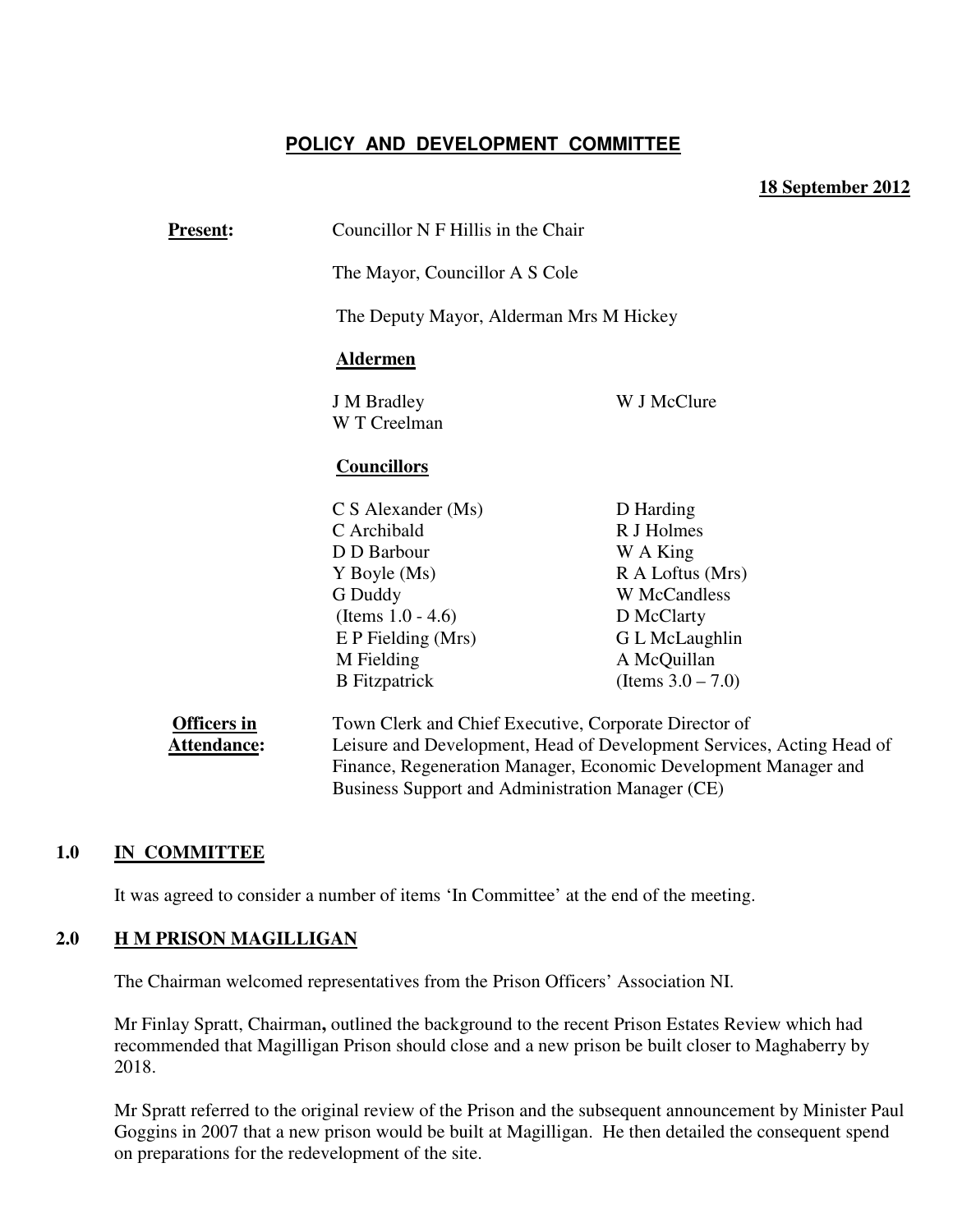Mr Spratt advised Committee on the campaign being undertaken by the Prison Officers' Association NI to save the Prison and requested members' support for the petition (tabled) and the parade to Parliament Buildings on 21 September 2012 at which the petition would be handed over.

A period of debate ensued during which Mr Spratt answered members' extensive questions.

Committee thanked the representatives for the very informative presentation and assured them of their support for the campaign, following which the representatives withdrew from the meeting.

#### **3.0 CHIEF EXECUTIVE'S REPORT**

Consideration was given to the Report of the Town Clerk and Chief Executive (previously supplied).

Matters arising:

#### **3.1 Magilligan Prison**

 Nominations were sought for up to 4 Members to take part in a delegation to meet the Minister on 24 October 2012.

#### **Recommended:**

That the Mayor and Councillors Mrs Loftus, McClarty and McCandless be nominated to the delegation.

#### **3.2 Freedom of the Borough**

Committee was asked to consider creating a sub committee to review existing and any additional request for Freedom of the Borough, as agreed in December 1995.

It was proposed by Councillor McQuillan and seconded by Alderman McClure:

 That a sub committee of 8 representatives be convened on the basis of D'Hondt.

It was proposed as an amendment by Alderman Mrs Hickey and seconded by Councillor Mrs Loftus:

 That the sub committee comprise 1 representative from each party along with 1 Independent.

On being put to a vote, the amendment was lost with 9 members voting in favour and 12 against.

#### **Recommended:**

With 11 votes in favour and 8 against, that a sub committee of 8 representatives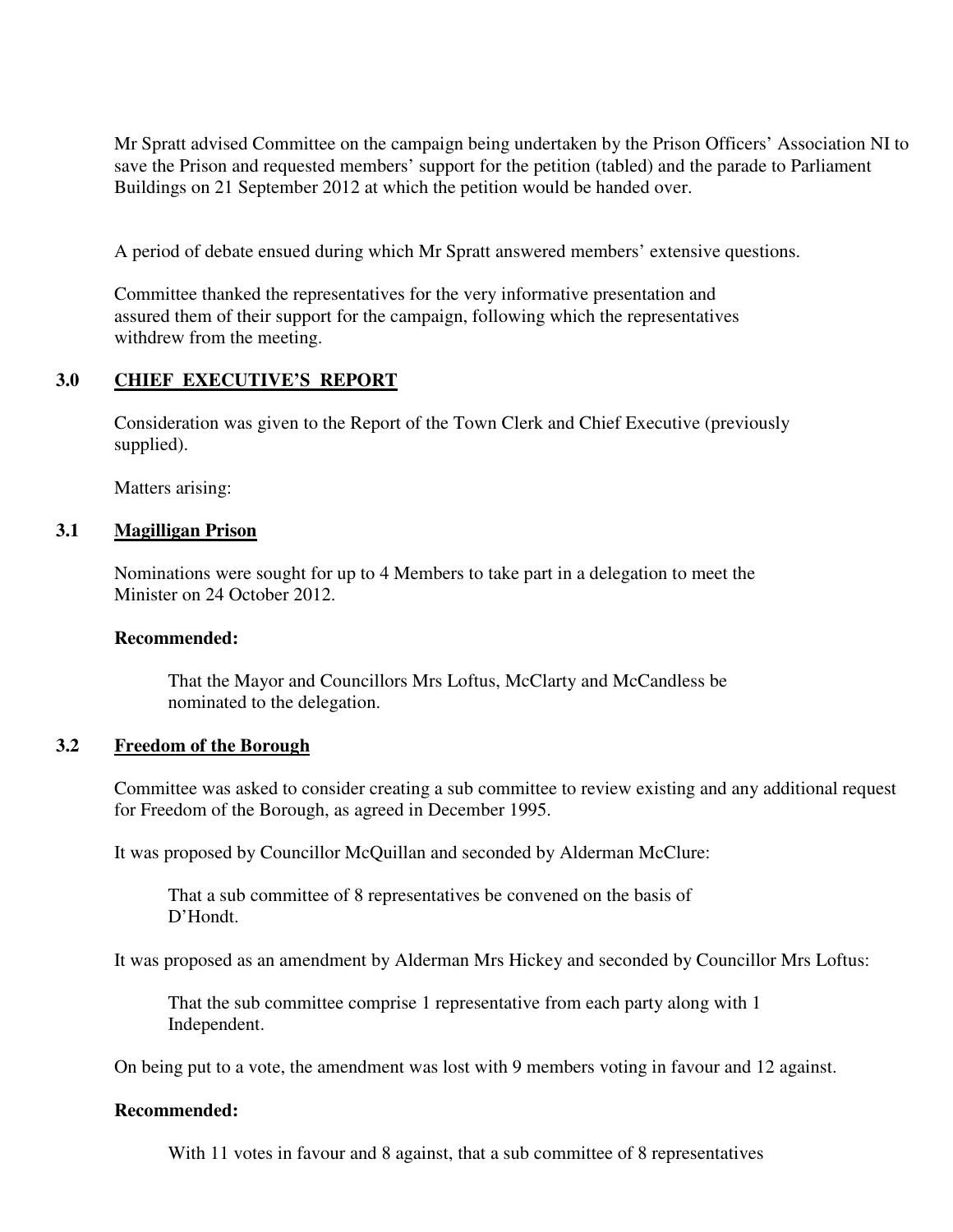be convened on the basis of D'Hondt.

The Town Clerk and Chief Executive advised that the political membership of the sub committee would therefore be DUP 4; UUP 2; SDLP 1; Alliance 1. Parties would advise their nominations to the Town Clerk and Chief Executive.

Reference was made to the inconsistent use of the D'Hondt mechanism when determining makeup of sub committees and groups.

#### **3.3 For Information**

Committee noted information on the following topics, as contained in the report:

- Finance
- Transforming Your Care
- Forecast of Key Council Events for mid-September 31 October 2012

## **4.0 DEVELOPMENT SERVICES' REPORT**

 Consideration was given to the Report of the Head of Development Services (previously supplied).

Matters arising:

#### **4.1 Causeway Chamber Business Awards 2013**

Consideration was given to sponsorship for the 2013 'Commitment to the Borough' Award.

#### **Recommended:**

That Council contributes £1,500 to the Award for 2013.

#### **4.2 Draft Response to the Business Improvements Districts Bill (BIDS)**

Consideration was given to the draft Bill (previously supplied) along with Council's draft response (previously supplied).

#### **Recommended:**

 That Council approves the draft response to the BIDS Bill Consultation, as presented.

#### **4.3 Coleraine Town Centre Advisory Group**

Committee noted information on the recommended structure for the Town Centre Advisory Group, which had resulted from a review of the Coleraine town management function carried out as part of the Interreg funded BIDS project in 2011/12, as contained in the report.

#### **Recommended:**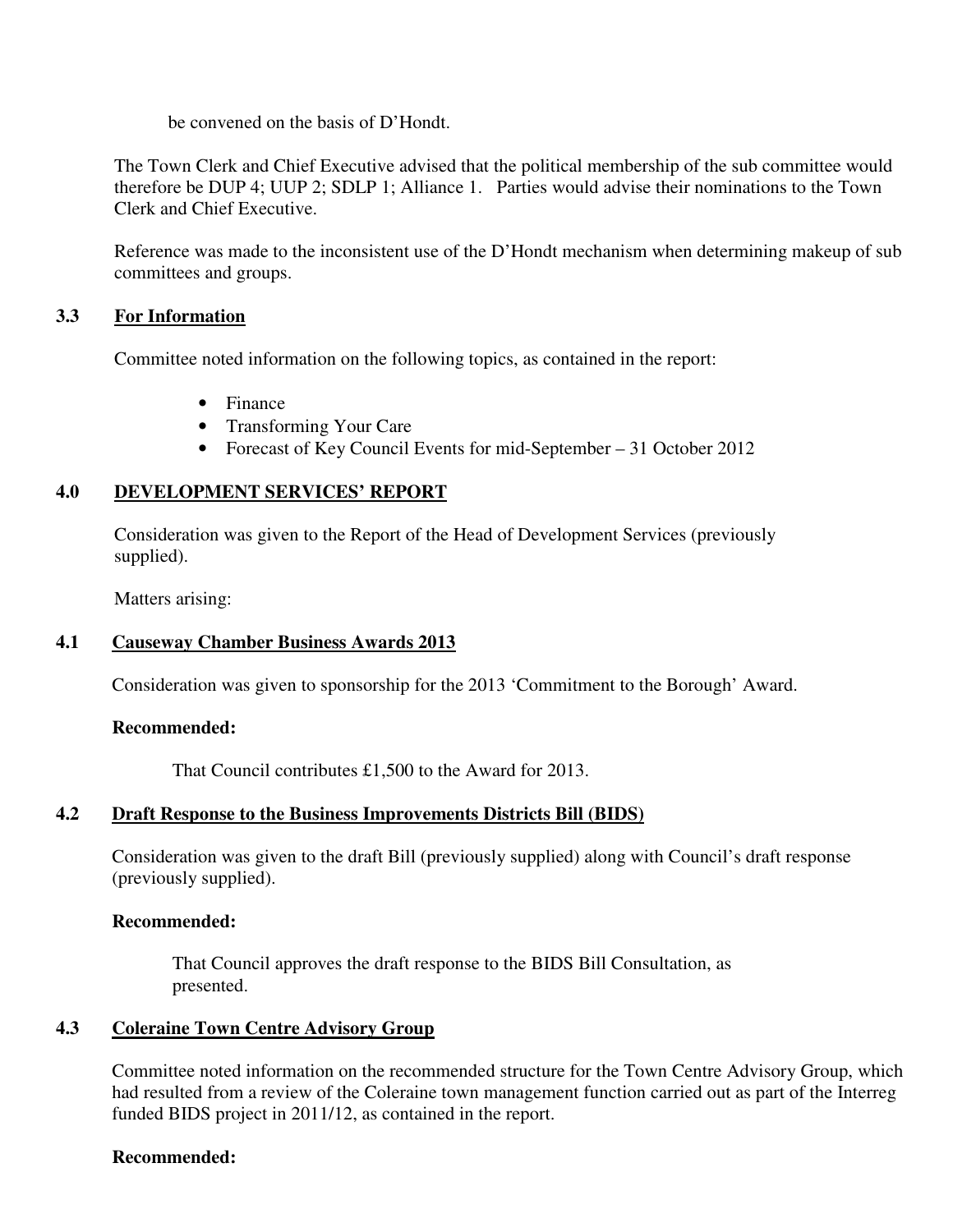That Council approves the establishment of the new structure for the Coleraine Town Centre Advisory Group.

#### **4.4 Revitalise Programmes – Portrush and Portstewart**

Consideration was given to proposals for applications to the Department for Social Development (DSD) for a Revitalise Programme in Portstewart for 2013-14 and an extension of the Programme in Portrush for 2012-13, as contained in the report.

#### **Recommended:**

 That Council leads the Revitalise initiatives for Portrush and Portstewart as presented and subject to funding from DSD.

Members referred to public support for the current Portrush project and thanked staff for their work on the schemes.

#### **4.5 Revitalise Programme – Coleraine**

Consideration was given to proposals for a Revitalise Programme for Coleraine. The first phase of work would be the Waterside/Bridge Street area in 2013-14; a further application would be made for a secondary phase of work to focus on the Railway Road area.

#### **Recommended:**

That Council agrees to lead on the Revitalise Programme for the Waterside/ Bridge Street area of Coleraine for 2013-14, as detailed in the report and pending an offer of funding from DSD.

Reference was made to the continued need for additional car parking in Coleraine. In response to a member's question, the Head of Development Services would investigate previous spend on the Waterside area.

#### **4.6 Campervan Facility and Air de Service, Portrush**

A Letter of Offer had been received from the Northern Ireland Tourist Board (NITB) for the provision of an overnight campervan facility and Air de Service at the Fire Station car park in Portrush. The offer of grant was for £35,000 of a total project cost of £70,000.

#### **Recommended:**

That Council accepts the offer of funding and approves the procurement of a design team and contractor with a view to completion prior to May 2013.

The Corporate Director of Leisure and Development answered a number of members' questions and advised that provision of £35,000 had been made in the Environmental Services' budget for this scheme.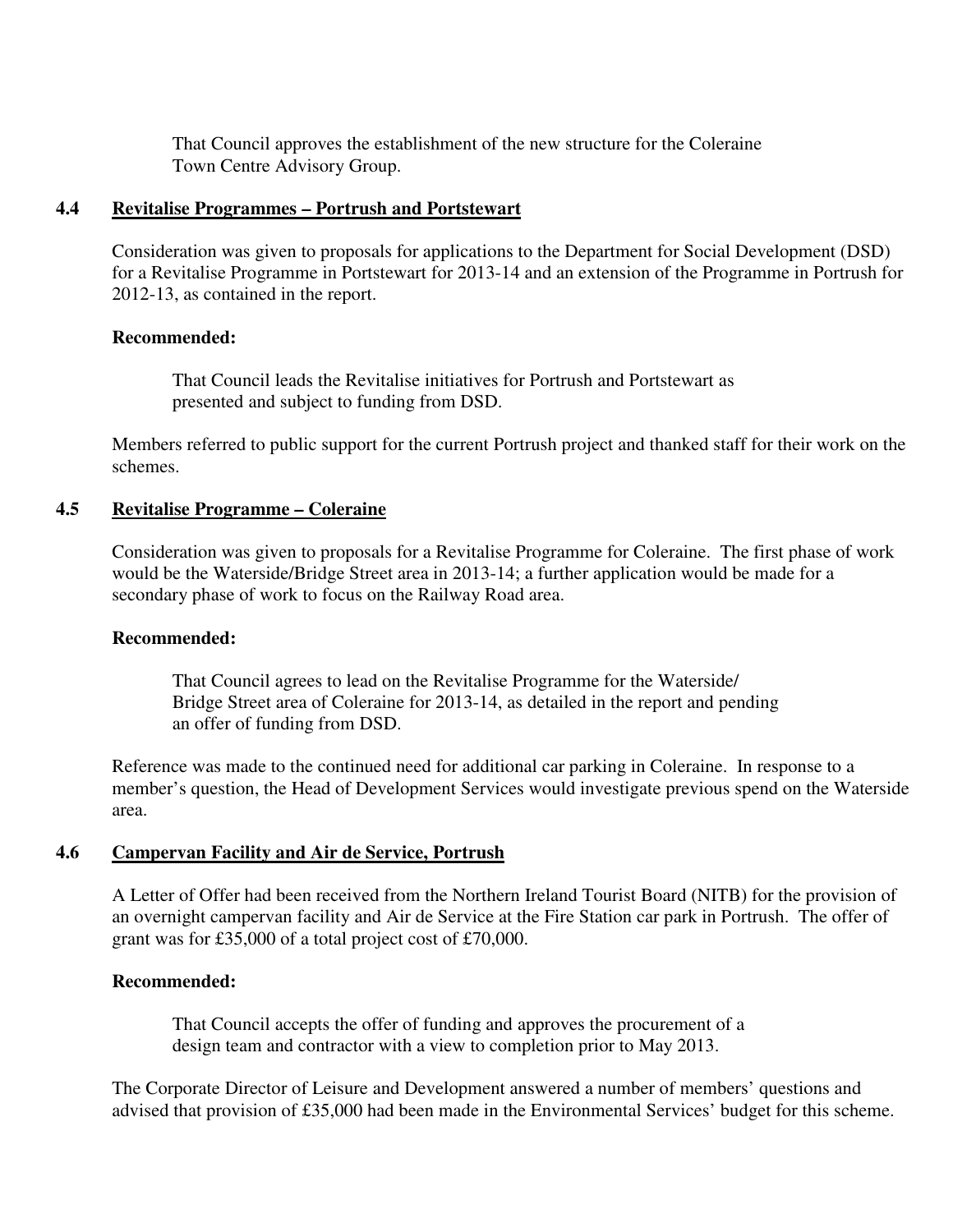#### **4.7 Funding Applications for Whiterocks Amenity Area, Portballintrae Environment Improvements and Castlerock Promenade**

Letters of Offer had now been received from NITB for 50% funding for the schemes at Castlerock and Whiterocks, in the sum of £354,775 and £123,625 respectively.

#### **Recommended:**

 That Council accepts the Letters of Offer for the Castlerock and Whiterocks Environmental Improvement Schemes with a view to obtaining match funding from the North East Region Rural Development Partnership (NERRDP).

In response to a member's question the Head of Development Services advised that the issue would be brought back to Council if match funding was not provided by NERRDP.

#### **4.8 North East Region Rural Development Programme – Offers of Funding: Basic Services and Village Renewal Applications**

Committee noted information on Offers of Funding, as contained in the report, for:

- a) Articlave Recreation Area
- b) Kilrea Play Park and Recreation Area
- c) Articlave Village Renewal
- d) Kilrea Village Renewal

In response to a member's question the Economic Development Manager advised that the upgrade of the playing pitch at Articlave had not been eligible for inclusion in the application under the funding criteria.

Reference was made to the proposed site for Kilrea Play Park not being a shared space and a picture of the area was tabled. It was then proposed by Councillor McQuillan and seconded by Councillor M Fielding:

That Council approves offers a, c and d but not offer b for Kilrea Play Park.

A full discussion ensued during which the legality of policy which would result from agreeing the proposal was queried. In response to this Councillor McQuillan offered to defer his proposal until this could be investigated.

It was then proposed as an amendment by Councillor Mrs Loftus and seconded by Alderman Mrs Hickey:

That Council approves all funding offers.

On being put to a recorded vote, members voted on the amendment thus:

For: Aldermen Mrs Hickey and Hillis, Councillors Ms Alexander, Archibald, Barbour, Ms Boyle, Fitzpatrick, Harding, Holmes, King, Mrs Loftus, McCandless, McClarty and McLaughlin (14)

Against: Councillors M Fielding and McQuillan (2)